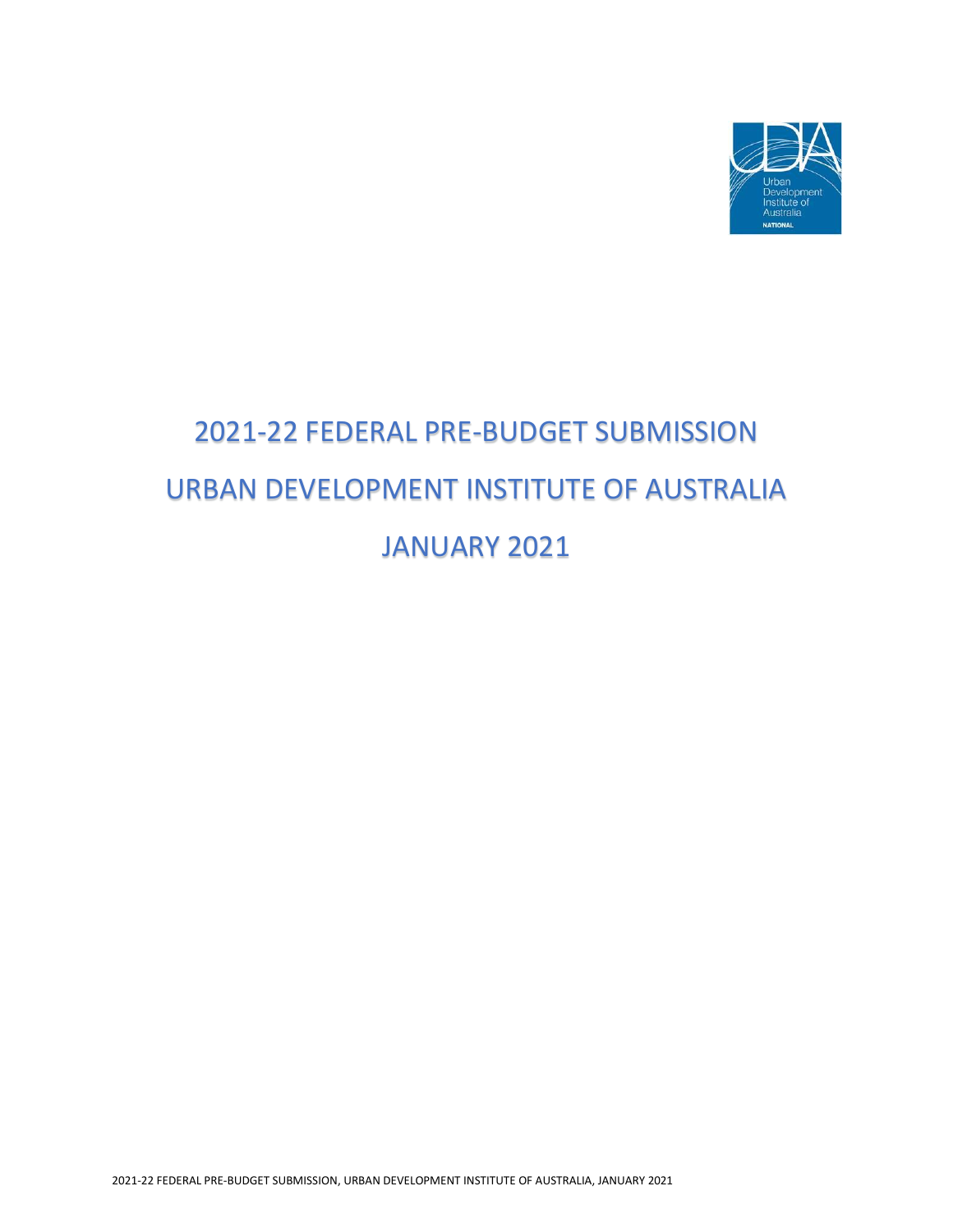

#### **Executive Summary**

The Urban Development Institute of Australia National (UDIA) is pleased to provide its Pre-Budget Submission for the 2021-22 Commonwealth Budget which builds on our Pre-Budget Submission lodged for the October 2020 Budget.

UDIA National values the robust strategy the Government has pursued over the past year to help sustain Australia's economy through the COVID-19 pandemic and position the economy for recovery. We recognise that the Government's leadership on health and safety makes that more possible.

Amongst a broader range of measures, we particularly appreciate the focus on the housing and construction sector, with the Commonwealth Government's housing stimulus package - *HomeBuilder* serving as a centrepiece, particularly for detached housing. The initiative has been a public policy success, with more than 70,000 applications to date.

The initiative – and the decision to extend its application into 2021 – recognises the centrality of housing and construction to the nation's economic health, its capacity to generate jobs and wages up and down supply chains, the very strong economic multiplier and important ability to foster the opportunity for home ownership for young and new Australians.

Given the unprecedented nature of the pandemic, the Government's endeavours have cushioned Australia from the worst economic effects of COVID-19 and represent a world-leading response on both the health and economic aspects.

However, it is clear from the Government's own forecasts that the road to full recovery will take several years and be hindered by the absence of business-as-usual immigration levels and population growth.

There are also ongoing risks that need to be managed – the potential for the slow return of business-asusual immigration and low population growth to act as a continued economic drag; the need to ensure regulatory frameworks are fit-for-purpose given the urgency of the moment; and dislocation between housing supply and demand adding to the affordability woes that already plague Australian housing markets.

This is made clear in the National Housing Finance & Investment Corporation's (NHFIC) *State of the Nation's Housing 2020* report – which forecasts that despite the temporary reprieve from these pressures that has been created by a downturn in immigration and population due to COVID-19, demand will again outstrip supply from 2023 and beyond. Depending on the pace of any housing led recovery, the imbalance between demand and supply could occur even earlier than 2023.

That is why our submission focuses on further actions that can and should be taken to bolster the pace of recovery and foster sustained growth, jobs and prosperity. Moreover, these endeavours will have the dual benefit of not just boosting the economy but also helping to lift home ownership. The 4.1 percent decline in home ownership among Australians over the past four years can be reversed. Both the First Home Loan Deposit Scheme and *HomeBuilder* are working to advance this goal but there is more room for sound policies that can help keep the Great Australian Dream alive.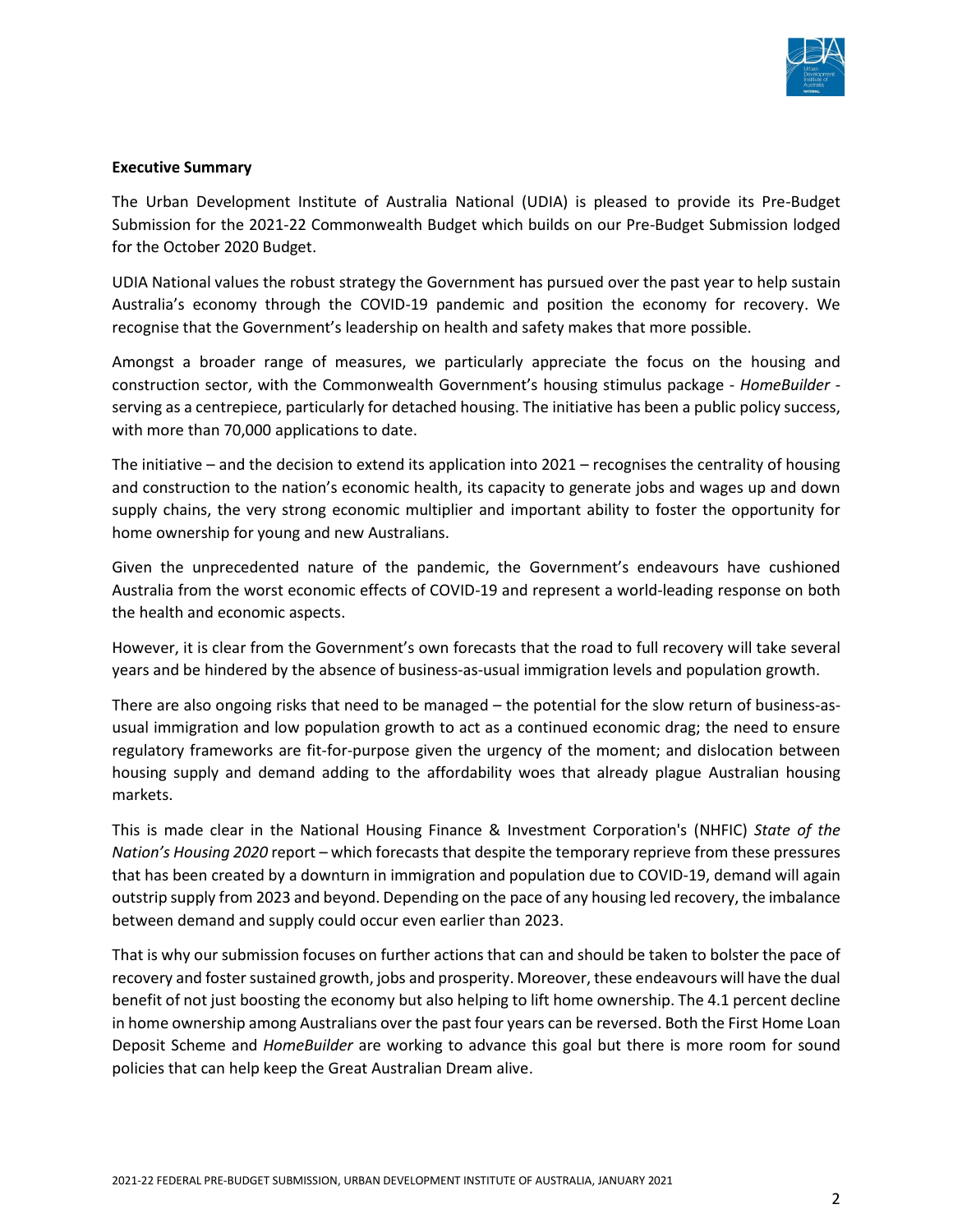

Our submission focuses on three core themes:

- ➢ Continue making **new residential construction a public policy priority** due to the economic significance of the sector;
- ➢ Prioritise policies that both help with the economic recovery, and provide **lasting benefits well beyond the period of the pandemic**;
- ➢ Ensure a holistic approach to policy and regulatory reforms that deliver a **systematic reduction in the barriers to investment in infrastructure, housing and more productive cities and regions**.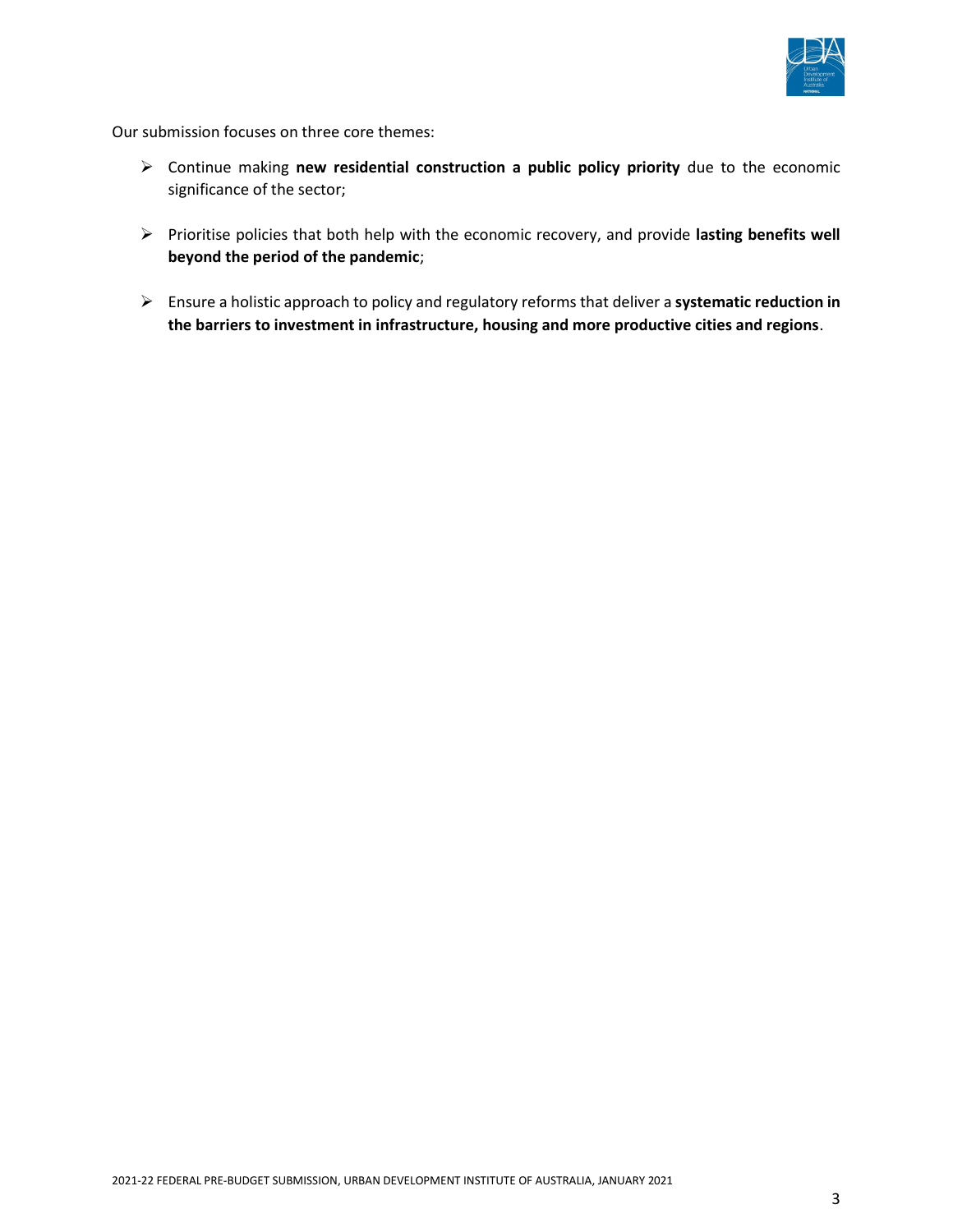

#### **RECOMMENDATIONS AT A GLANCE**

#### **Recommendation #1: Continue to Stimulate the economy via housing construction**

- 1. Confirm a further extension to HomeBuilder of 15,000 places (with an associated adjustment to timeframe eligibility) to ensure its continued role in sustaining jobs, wages and construction activity until NOM returns.
- 2. Begin immediate design of a specific version of *HomeBuilder* tailored to support the multi-unit segment of the market, including:
	- a. Adjusting the timelines applying to the scheme to provide for greater participation by apartment and townhouse projects, via:
		- i. Extending the timeframes for sales contract execution for semi-attached and multi-unit projects to 30 June 2022.
		- ii. Extending construction commencement timeframes, for semi-attached and multi-unit housing (ie: townhouse and apartment projects) to have a new commencement timeframe of 30 June 2023.
- 3. Redefining 'commencement' to allow for flexibility which accounts for differences in staging and timing for detached, semi-detached and attached housing products.
- 4. Incorporate provision for land lease communities to be captured as part of the scheme, recognising their current exclusion due to requirements around certificate of title.

#### **Recommendation #2: Streamlining Green Tape**

- 1. Funding to conduct a full Regulatory Impact Statement to test the proposed new National Environmental Standards – including case studies on 'live' projects – for their effects on housing development.
- 2. Sufficient funding to support the detailed and careful design of proposed new National Environmental Standards that suitably respond to the challenges of urban land use and housing development.
- 3. A partnership with the states to give effect to 'single-touch' approvals and ensuring the data and technology that underpins them is robust.
- *4.* Investment in national and regional-scale planning needed to appropriately manage threats, competing land uses and provide certainty to industry proponents.
- *5.* Funding to support the efficient delivery of state-based Strategic Assessments.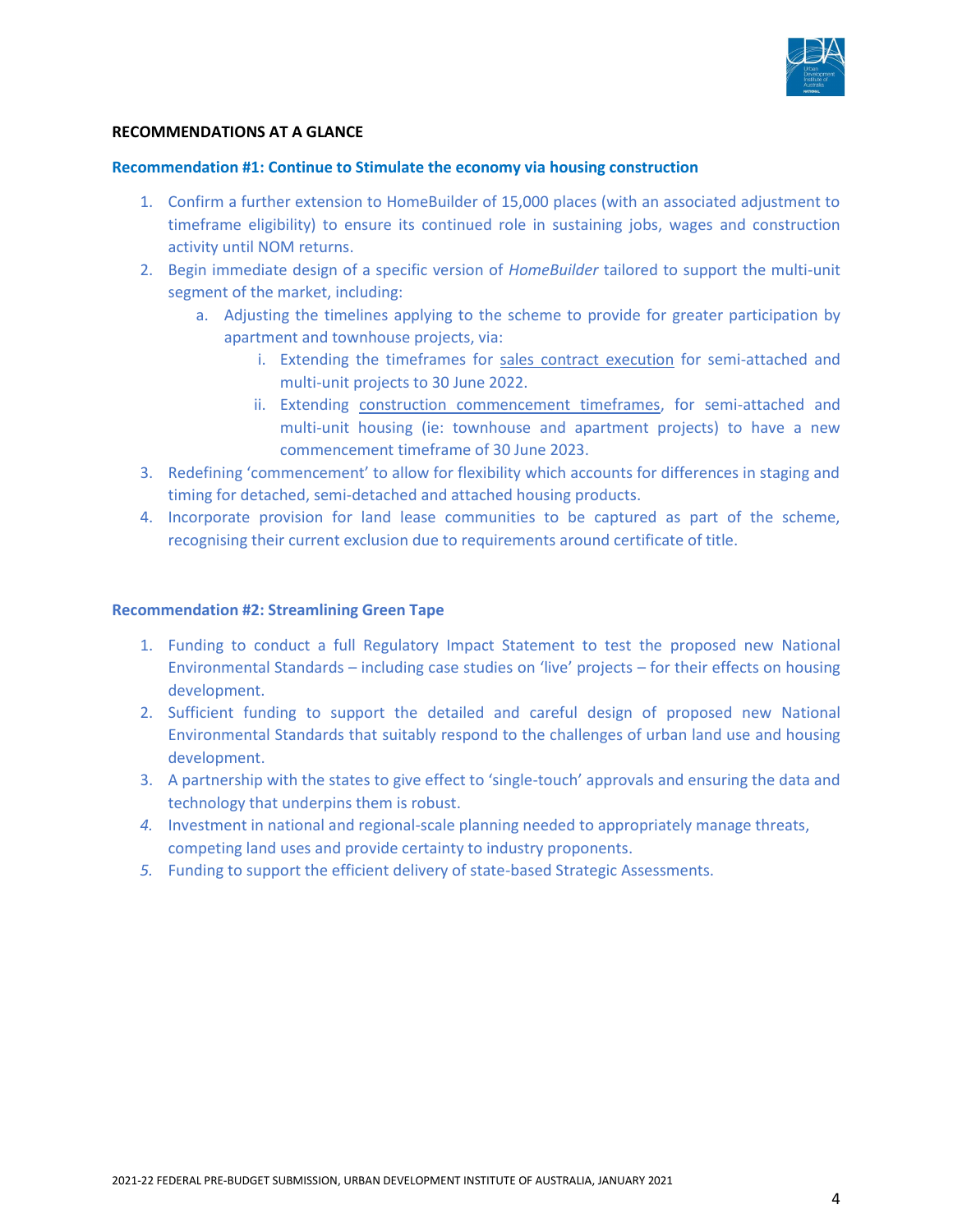

#### **Recommendation #3: Boosting the Scale and Pace of NHFIC's agenda**

- 1. Allocate sufficient funding beyond the initial \$25 million to assist NHFIC produce expanded research and reporting on the need to reduce planning and taxation barriers for new housing – including land release and planning barriers, tax imposts and the production of league tables to impose greater transparency on systemic performance.
- 2. Commence a housing tax reform process to improve the equity and efficiency of taxes on new housing development; better scrutinise proposals for new taxes and charges; only consider value capture in the context of holistic tax reform; and remove the tax barriers to build-to-rent.
- 3. Make 10,000 places available on an annual basis under the First Home Loan Deposit Scheme exclusively for the purchase of new or newly constructed dwellings.
- 4. Allocate an additional \$1 billion under NHFIC's investment mandate to be matched by each state and territory – to unlock regional-scale enabling infrastructure matched to specific new housing supply targets set at the outset.
- 5. Boost the delivery of social and affordable housing by 20,000 over the next three years.

#### **Recommendation #4: Reduce the Red Tape on Housing**

1. National Cabinet be tasked with designing and establishing the appropriate funding envelope and system needed to adequately incentivise state, territory and local governments to support population growth, fix planning systems and reform the tax base.

#### **Recommendation #5: Leveraging Infrastructure to Diversify Housing Stock**

- 1. The Commonwealth Government seek a better return on its substantial outlay on infrastructure via project partnerships across the states, territories and local government by demanding better strategic planning, land use and housing supply outcomes.
- 2. This should include auditing all current infrastructure projects to interrogate whether land use opportunities are being maximised.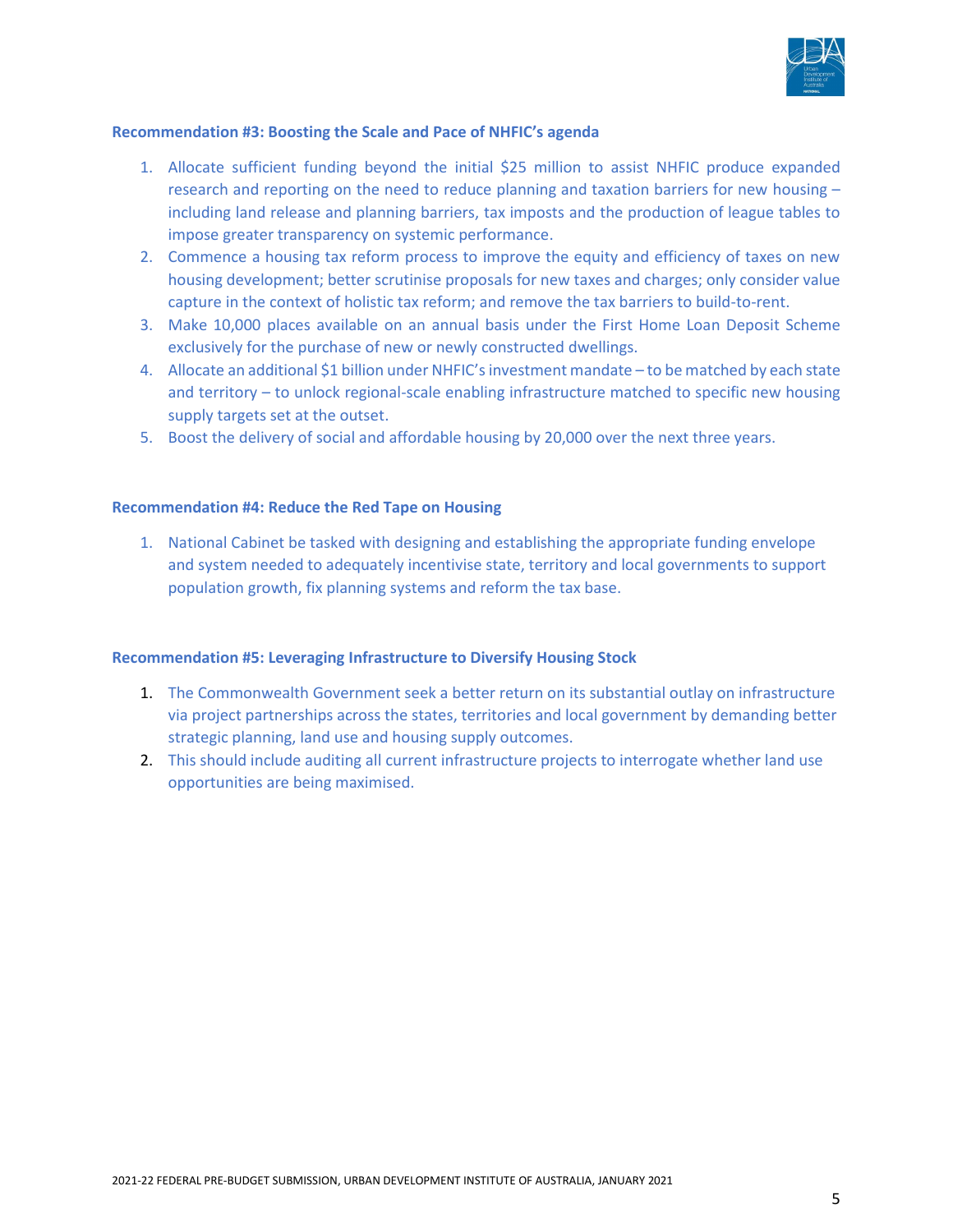

# **About UDIA National**

UDIA is the development industry's most broadly representative industry association with more than 2,500 member companies – spanning top tier global enterprises and consultants to local governments and small-scale developers.

UDIA has a long history of engaging positively with the Federal Government and its agencies on issues critical to the property industry – spanning tax, population, infrastructure and land use planning.

UDIA advocacy is defined by our state-representative National Council and informed by a diverse membership base, extensive network of state councils and committees and businesses on the frontline of housing and city development around the country.

Our voice is backed by real experience and quality research designed to support good policy making and dialogue with governments, oppositions and the bureaucracy.

# **Housing Drives Economic Growth**

The critical role that construction and new housing development plays in fuelling economic activity is evident in independent research undertaken by EY on behalf of UDIA National which was released in November 2019. The research shows that:

- ➢ **7.5 percent of national economic activity is generated by development construction** and was higher at the peak of the housing construction cycle;
- ➢ **750,000 direct and indirect jobs** were created in FY18-19 from new housing and construction;
- $\triangleright$  The combination of direct and indirect output from new housing and construction alone equalled a mammoth **\$312bn in economic output** (not including associated infrastructure).

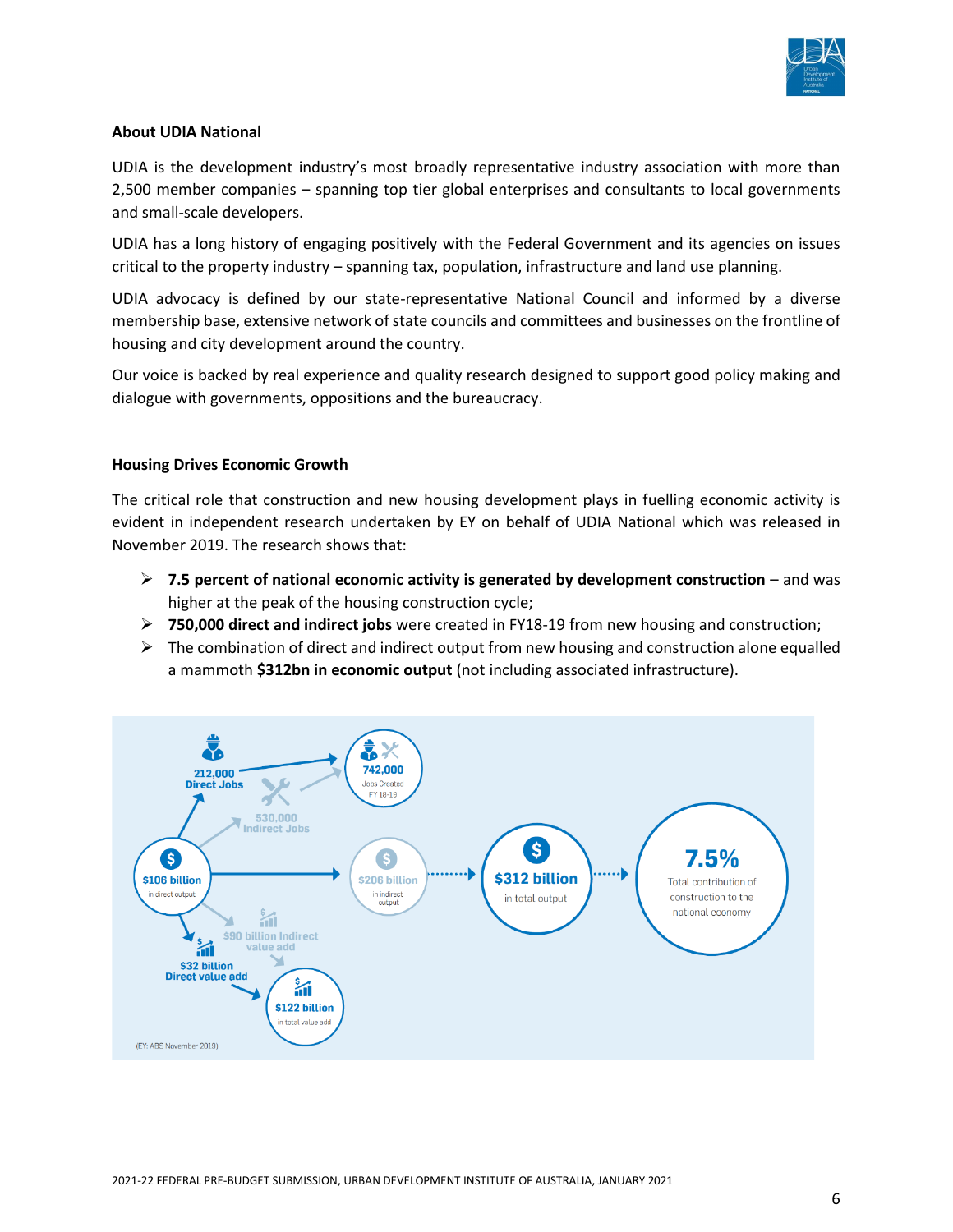

#### **Context – Housing Markets in a COVID Economy**

Australia entered 2020 with weaknesses across the fundamentals that define housing markets. Both new dwelling approvals and commencements had fallen by almost 25 percent from their peak – sitting at a seven-year low. The thinning of development and construction pipelines represented a two to five-year risk to forward supply of housing.

The collision between rising demand, increasing price growth momentum and insufficient future supply risked fuelling another cycle of diminishing affordability should those trends have continued. This would also have led to reduced employment in this vital sector as the volume of construction eased back.

COVID-19 has changed the picture significantly, with a backdrop of suppressed immigration and population growth. Treasury's forecasts show Net Overseas Migration (NOM) will sit at -72,000 for F2021 and -22,000 for F2022 – a huge drop from the pre-pandemic target 160,000 and the 200,000+ levels of previous years.

The recent report from the National Housing Finance and Investment Corporation (NHFIC) - *State of the Nation's Housing 2020* – adds to this dynamic. It forecasts that despite the temporary reprieve from these pressures that has been created by a downturn in immigration and population growth due to COVID-19, demand will again outstrip supply from 2023 and beyond.

#### Its headline conclusion is:

# *"NHFIC's projections see housing demand bouncing back and will exceed new housing supply between 2023 and 2025. Affordability for renters and prospective first home buyers could deteriorate if supply is not responsive to the strong rebound in demand over this time and beyond."*

The pandemic and the consequential dramatic falls in immigration have created a once in a generation opportunity to help people, especially young people, get on the housing ladder and correct the long-term falls in home ownership in Australia which according to ABS data declined by 4.1% between FY2001 and FY2018 to 66.2%. Arresting this decline will require building sufficient new housing, and in the next few years, offer the unique opportunity to make up for earlier shortfalls and keep the Great Australian Dream alive for many more Australians.

The decrease in the home ownership rate has been driven by younger Australians who cannot afford to purchase a home. The chart below shows that only 38 percent of Australians born between 1987 and 1991 owned a home before they were 29, compared to 54 percent of those born between 1947-1951. The proportion of young people (under 35) in the rental market has increased from 47 percent in 2006 to 54 percent in 2016. Considering the impact of the COVID-19 pandemic on industries that employ proportionally more young people, a rapid increase in demand without an accompanying delivery of supply when borders are reopened will likely drive young Australians out of the market for new homes.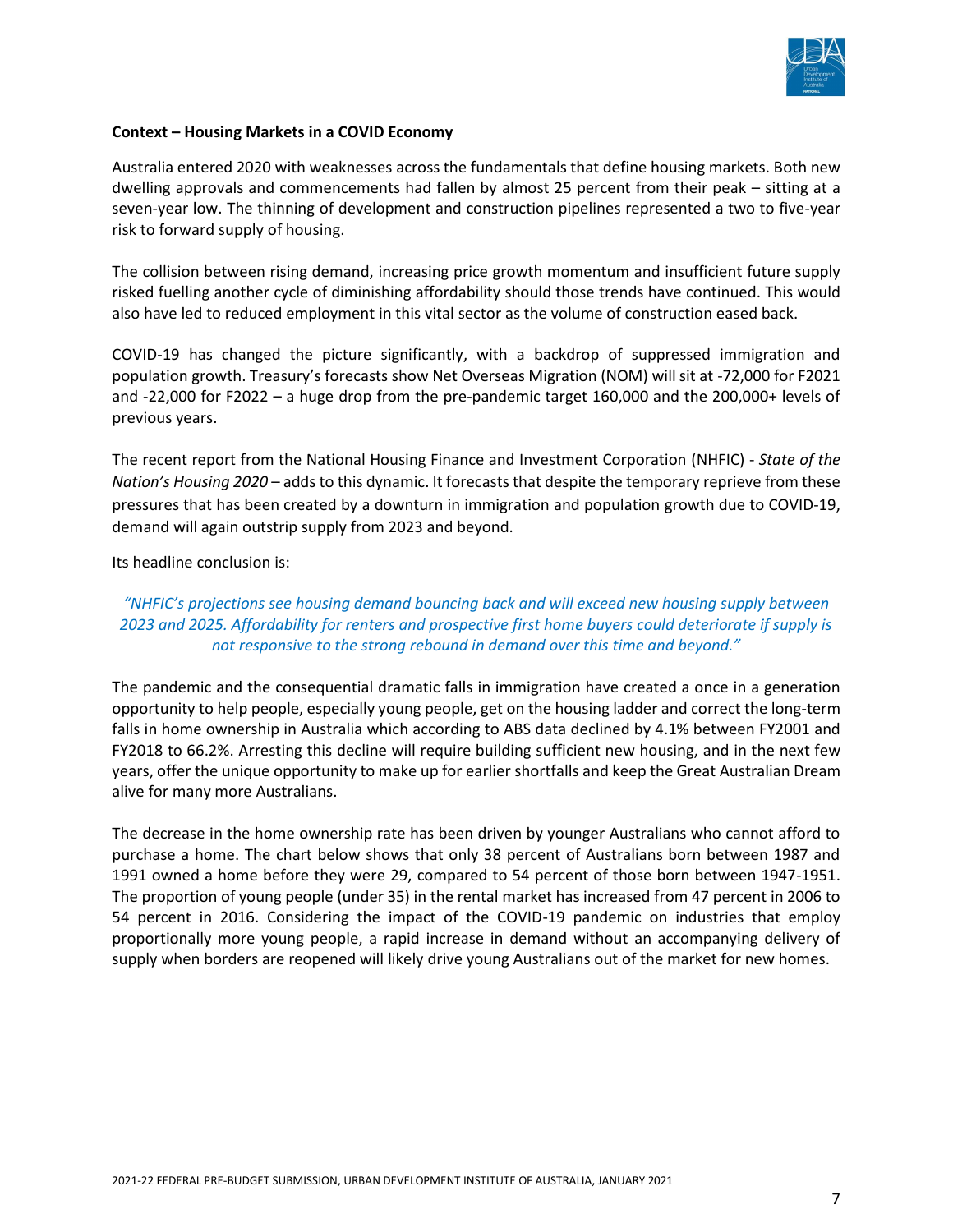

#### Home ownership rate by birth cohort and age group



Select birth cohort to highlight 1987-1991

1. Analysis excludes not stated. 2. Home ownership rates reflect the year the household reference person was born. 3. Census data for 1991 has been interpolated. Source: ABS 2017b. http://www.aihw.gov.au

The Government's dual initiatives – the First Home Loan Deposit scheme and *HomeBuilder* – have substantially improved the prospects for people seeking to buy or build a home. Extending these endeavours into a holistic push across governments to improve the capacity of the market to supply sufficient levels of new housing to meet demand should be a priority focus.

With the direct economic impact a robust housing industry provides the Australian economy, in addition to the enormous multiplier effect, housing needs to remain central in Australia's economic recovery from the effects of COVID-19. The industry is well positioned to provide a robust stimulus in the short-term – as we have witnessed with the introduction of *HomeBuilder* – as well as partner with governments to overcome the long-term barriers to improved housing supply and affordability.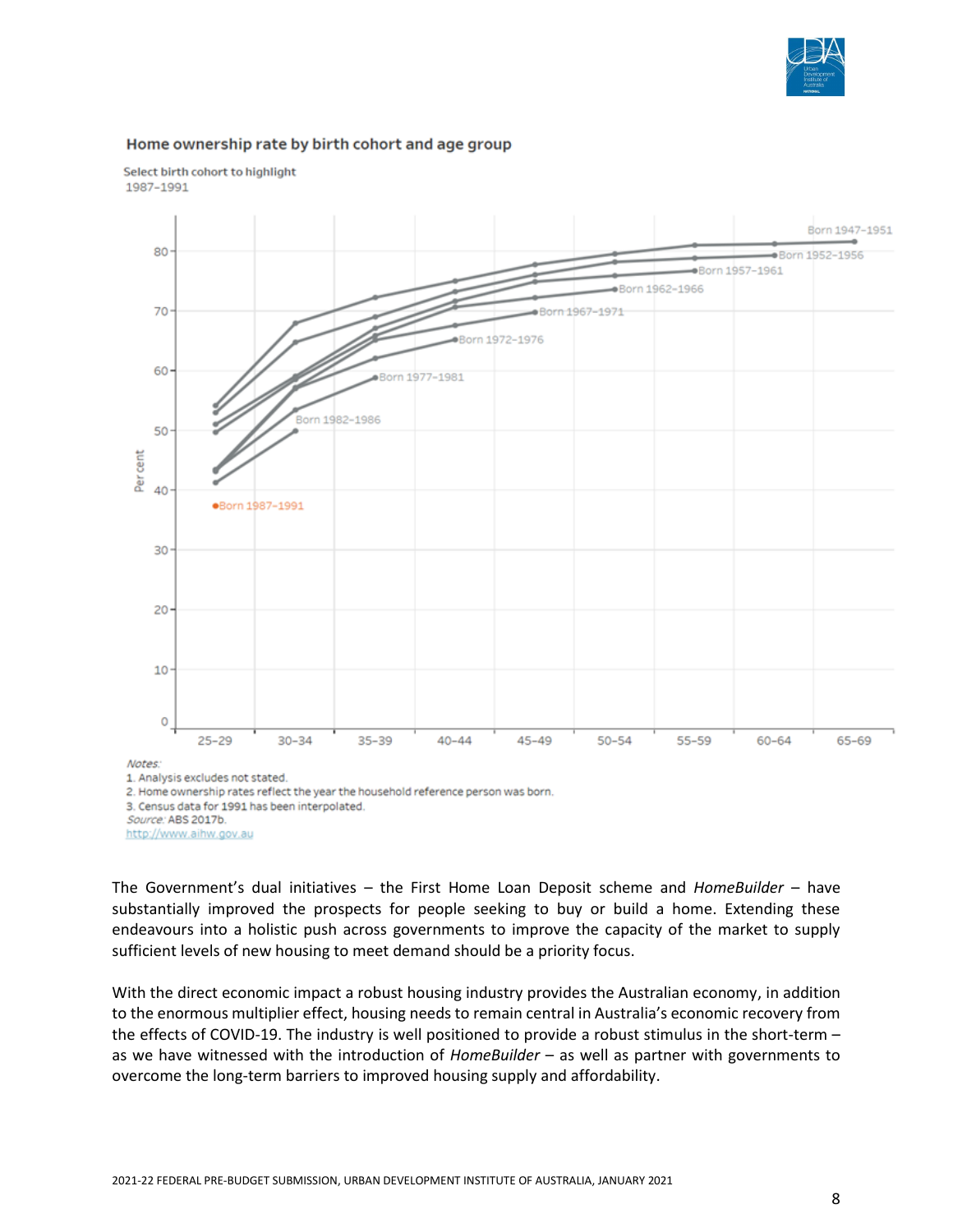

# **Population and Net Overseas Migration**

UDIA National also recognises that the pathway to full economic recovery depends on the return of pre-COVID immigration levels and population growth. Health protocols will appropriately dictate the precise timing and process for the re-establishment of robust immigration. The world's success in advancing an effective vaccine is a crucial step to doing so.

Immigration is a crucial fuel for the economy - with Net Overseas Migration (NOM) historically accounting for approximately 60 percent of the population growth needed to sustain a vibrant economy, and all its elements. As a result, UDIA National in September 2020 partnered with Urbis to test the impact of reduced demand arising from lower NOM and population growth, and its implications for housing markets and the economy.

The headline findings include:

- Australia's **average annual population growth will reduce by approximately 32 percent** to 2025 compared with pre-pandemic forecasts.
- **Net Overseas Migration (NOM) accounts for 56 percent of Australia's dwelling demand**, with natural domestic population increases accounting for 44 percent.
- **An average per annum reduction of over 50,000 homes per year** will occur in the number of new homes being constructed over the next five years, with the greatest reductions occurring in FY2022 and FY2023.
- **\$17.9 billion less direct gross value added** (GVA) being contributed to the Australian economy between 2020 and 2025 from the decline in residential construction.

[More details on the research are available via our submission to the Commonwealth – entitled [HomeBuilder Mark 2.](https://udia.com.au/submission/homebuilder-mark-2/)]

As part of the development of its Budget and broader policy settings, UDIA National urges the Commonwealth to have a robust plan in place to efficiently and effectively restore NOM to healthier levels – including seeking to lift NOM above the pre-pandemic levels of 160,000 per annum as part of an endeavour to 'fill the breach' on population growth lost during the past year and until NOM is again normalised.

The ongoing need to acknowledge the risks of COVID-19 will remain until population-wide immunity is achieved via a vaccine. This will include solutions that allow Australia to safely re-establish pathways for international arrivals.

However, there is potential to go further. Australia has established itself as a world-leader in its response to the pandemic. Our health and economic measures, consistent and stable governance and messaging, and national sense of 'shared purpose' positions us at the front of the global pack.

The ability to attract human and financial capital due to Australia's gold-standard response (particularly compared to other major developed countries) should be seized. The Commonwealth Government has already appointed, in August 2020, a Special Envoy for Global Business and Talent Attraction, Peter Verwer AO.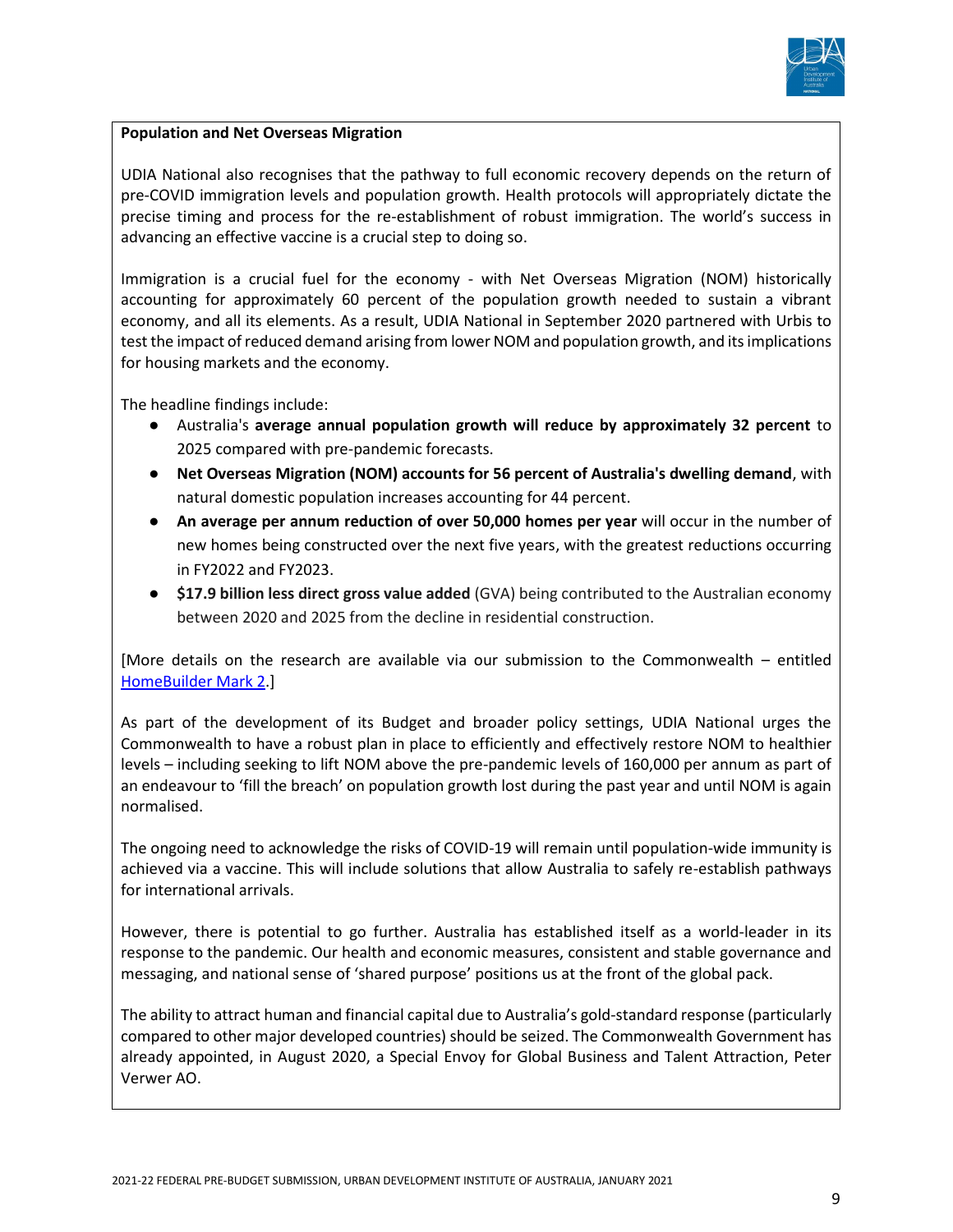

His role is strategically targeted at driving a whole-of-government effort to attract high-value enterprises and exceptionally talented individuals to help Australia turbo-charge our economic recovery.

This is a clear positive, however UDIA National encourages the Government to go further by developing and implementing a strategy that can accelerate the re-integration of traditional strengths – such as high rates of international students – with other opportunities that can be unlocked by our goldstandard reputation.

#### **Recommendation**

**UDIA recommends that the Commonwealth Government develop a population strategy to return to long term net overseas migration levels in a COVID-19 Safe manner as soon as practical.** 

**Net overseas migration has contributed more than a third of annual GDP growth over many years and likely assisting to avoid recessions. It also underpins the economic benefits and substantial multiplier effects of housing construction.** 

**Overseas student numbers on their own contribute substantially to GDP but also flow through to housing demand. Urgent action to safely allow overseas students and migrants into the country should be developed and implemented.**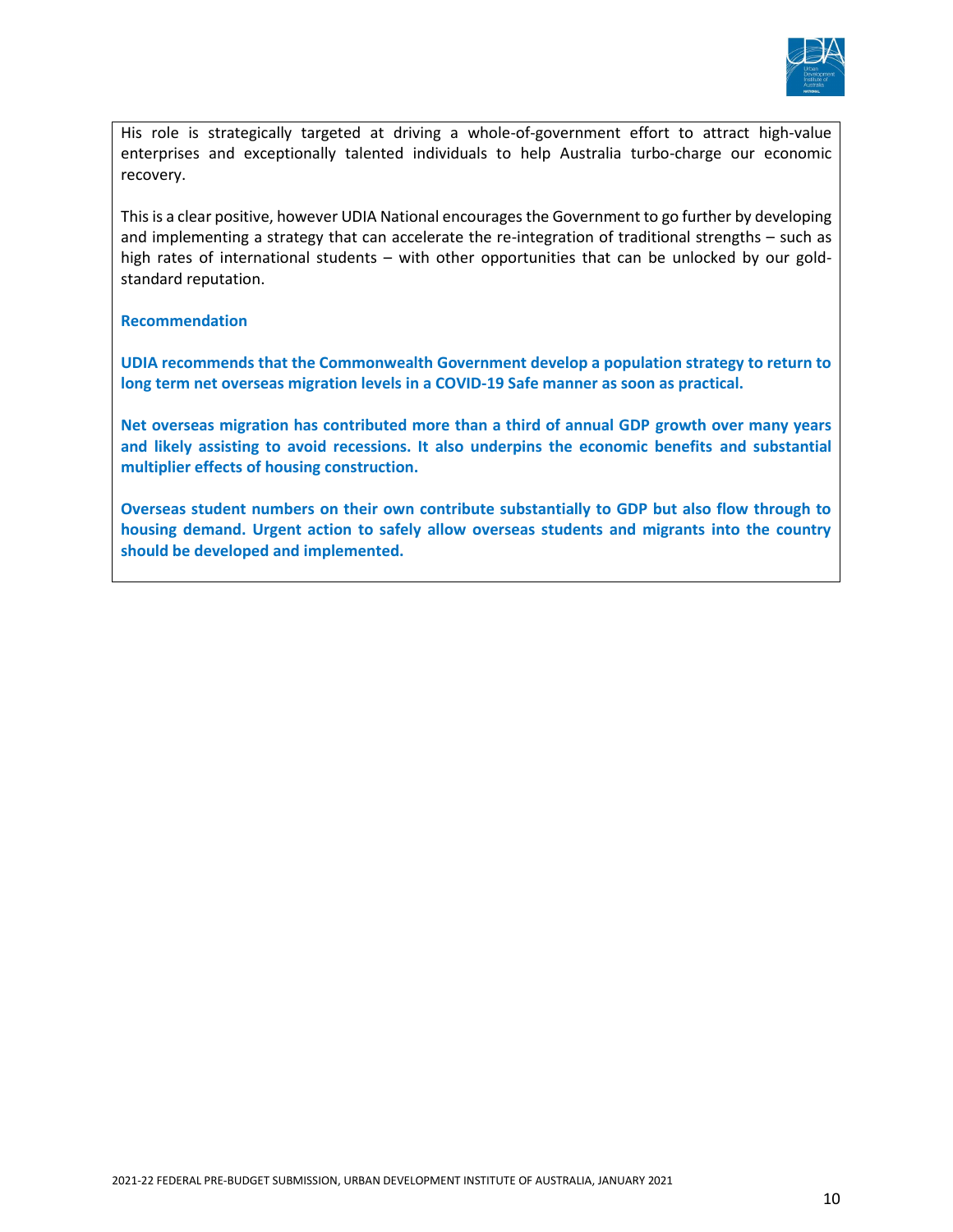

# **Policy Priorities – 2020-21 Budget**

#### **UDIA National Policy Priority #1: Continue to Stimulate the economy via housing construction**

The Commonwealth Government sensibly responded to the economic downturn caused by COVID-19 by allocating \$680 million to seed *HomeBuilder* in June 2020, followed by the announcement of a second tranche in November 2020.

*HomeBuilder* had the following positive features:

- Recognising the pivotal role that the housing and construction sector plays in underpinning the health of the broader economy – supporting jobs, wages and investment up-and-down supply chains in response to an initial period of uncertainty and fear;
- Responding to the ongoing need to maintain and grow housing supply pipelines to ensure we emerge from the downturn with a greater balance between supply and demand;
- Securing a strong return on investment with Treasury forecasts originally suggesting the economic output from the initial round of *HomeBuilder* totalling circa \$1.6 billion, which will now be exceeded given demand;
- Adapting to industry concerns on scheme design with the second round setting price thresholds more aligned to median house prices in Sydney and Melbourne.

The scheme was originally initiated to play a role in sustaining economic growth during the second half of 2020, and first quarter of 2021. However, the subsequent deterioration in national economic forecasts – as well as the program's success – supported the case for extending it via a second round of funding.

Despite success to date (specifically for detached housing products), there remains a major challenge to supporting the economy until Australia resumes business-as-usual immigration levels and population growth. UDIA National's research partnership with Urbis (referenced earlier) found there was strong residual demand for housing, and evidence that it can play a critical role in fostering Australia's economic recovery.

Under the COVID-Adjusted Population Projections for Australia, Urbis forecast:

- 345,600 additional detached dwellings will be required by 2025.
- 100,000 additional semi-detached dwellings will be required by 2025.
- 171,700 additional attached dwellings will be required by 2025.

**While this represents a 26-43% decrease (depending on dwelling type) compared to the pre-COVID scenario, it is clear that there is still forecast to be significant domestic-driven (non NOM) demand for housing across the nation over the next five years. This can continue to act as a bridge between the immediate need for stimulus, the case for maintaining industry capacity over the short-term and avoiding a long-term build-up of affordability pressures from imbalances in the market.**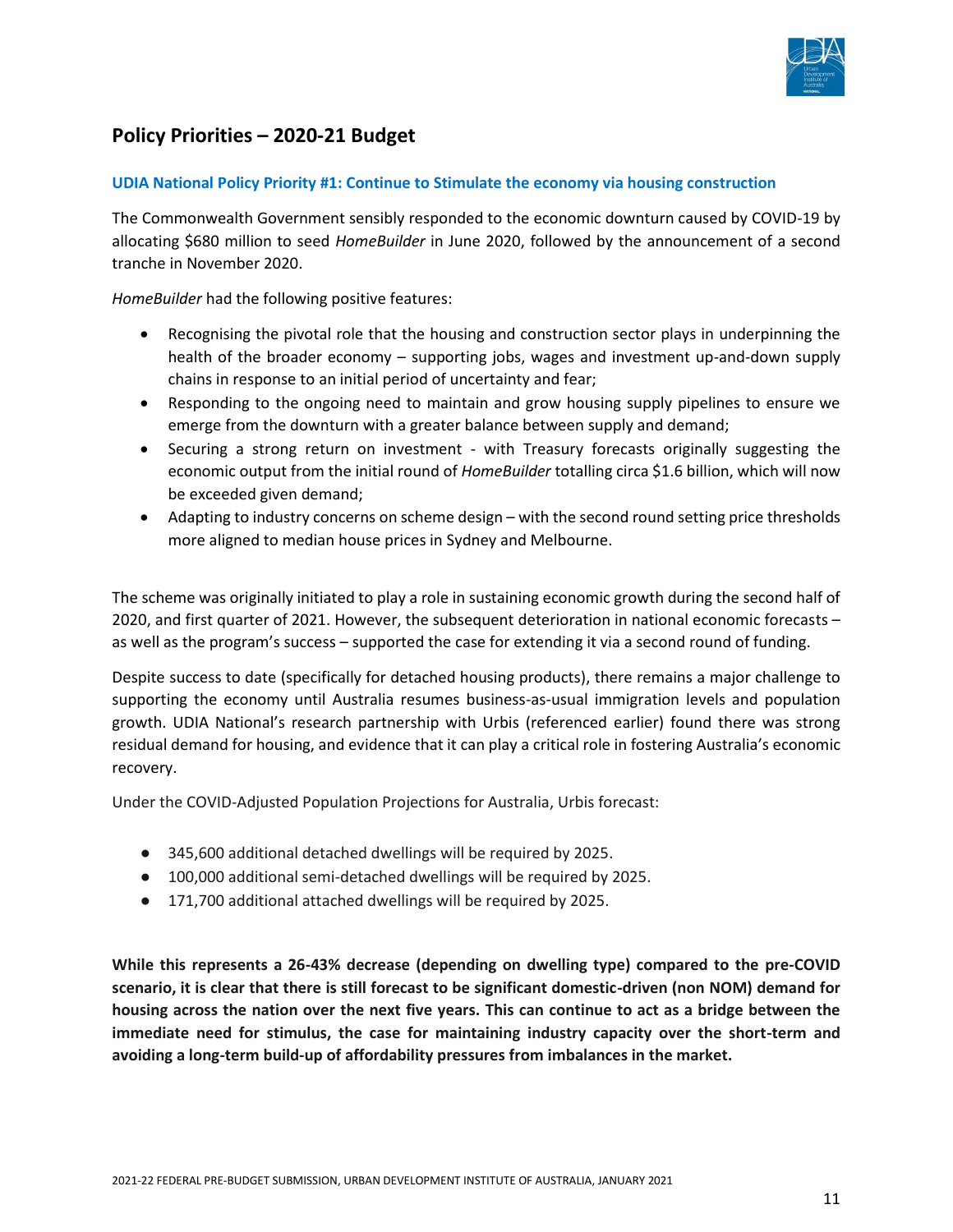

UDIA National believes there is capacity to commit to a further extension of *HomeBuilder* to amplify its role in supporting jobs and growth. Given the likelihood of extended economic softness, there is a strong case for matching the November 2020 announcement with an additional funding stream to support the construction of a further 15,000 new homes.

This would recognise that *HomeBuilder* has been superbly successful in motivating activity across the detached housing market – with more than 70,000 applications to date, compared to an original forecast of approximately 27,000. It is a proven policy solution that can continue to act as a bridge through the economic gap that will exist till normal NOM and population growth is restored.

# **Multi-Unit Developments/Products**

There is however, a more substantial and elongated risk across a broader range of housing typologies and markets that were unable to access the initial scheme given its design parameters. This is particularly true of the apartment and townhouse sectors which do not easily fit within the time constraints currently imposed.

Multi-unit developments (semi-attached and attached, ie: townhouses and apartments) are a crucial element of the overall housing market. The data varies from state to state, but for example - according to ABS and Urbis data – between 2015 and 2019:

- Semi-attached and attached housing accounted for 58 percent of all new housing in NSW;
- Accounted for 47 percent and 45 percent in Victoria and Queensland respectively;
- In most states and territories, NOM accounted for over half of the demand for new housing stock.

Multi-unit developments that are enabled now will reach completion in the next 2-4 years, in line with the expected resurgence in immigration-driven housing demand in the post-COVID period. Signs of severe decline in the apartment sector in particular pre-date, but were exaggerated by, COVID-19.

According to ABS data, there were 117,000 new multi-unit dwellings that commenced construction in the year to September 2020, down 5% over the year and 35% below the peak in 2018. Multi-unit approvals fell by 3% to number 68,000 over the year to November 2020 across key capital city markets and are now 38% below the mid-2018 peak of 110,000. The new detached house market has been stronger (with approvals up 2% over the year and commencements down just 3%) but it is not generating enough dwellings to make up for the significant decline in the multi-unit dwelling pipeline.

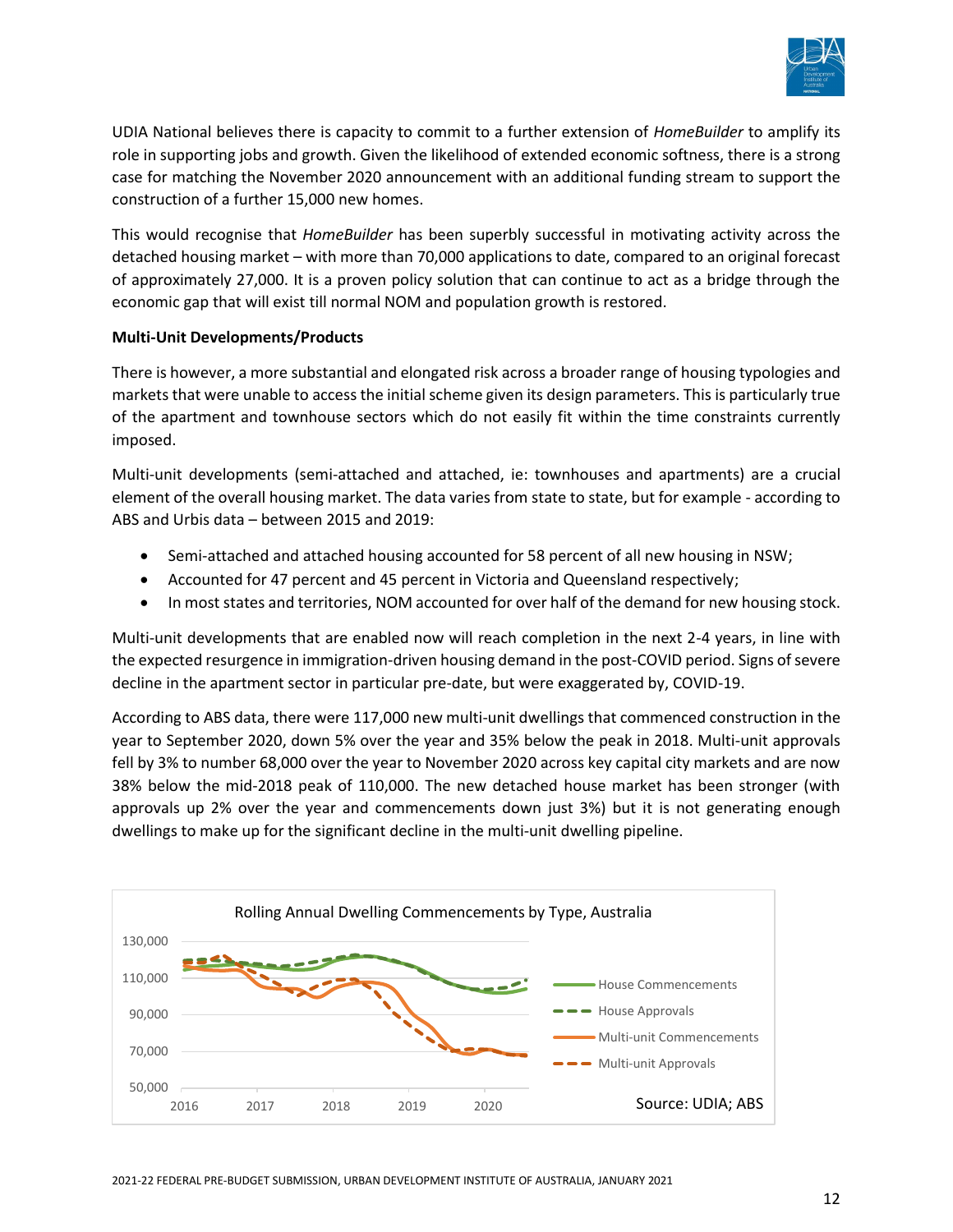

The table below also illustrates that in at least the three largest states, the demand for attached housing is as strong or stronger than detached housing – even allowing for the overall downturn in demand due to lower immigration and population growth over the next five years.

|                            |                      | <b>ABS</b>                           |                                   | <b>Urbis</b>                         |                                   | Change                               |                                   |
|----------------------------|----------------------|--------------------------------------|-----------------------------------|--------------------------------------|-----------------------------------|--------------------------------------|-----------------------------------|
|                            | <b>Dwelling Type</b> | <b>Additional</b><br>Dwellings (No.) | <b>Avg Annual</b><br>Growth (No.) | <b>Additional</b><br>Dwellings (No.) | <b>Avg Annual</b><br>Growth (No.) | <b>Additional</b><br>Dwellings (No.) | <b>Avg Annual</b><br>Growth (No.) |
| <b>NSW</b>                 | Detached             | 112,080                              | 18,680                            | 70,700                               | 11,780                            | $-41,380$                            | $-6.900$                          |
|                            | Semi-Detached        | 36,120                               | 6,020                             | 20,510                               | 3.420                             | $-15.610$                            | $-2,600$                          |
|                            | Attached             | 141,370                              | 23,560                            | 74,990                               | 12,500                            | $-66,370$                            | $-11,060$                         |
| vic                        | Detached             | 149,430                              | 24,910                            | 103,540                              | 17,260                            | $-45.890$                            | $-7,650$                          |
|                            | Semi-Detached        | 60,380                               | 10,060                            | 38,280                               | 6,380                             | $-22,100$                            | $-3,690$                          |
|                            | Attached             | 90,100                               | 15,020                            | 53,390                               | 8,900                             | $-36.710$                            | $-6.120$                          |
| aLD                        | Detached             | 110,370                              | 18,400                            | 93,800                               | 15,630                            | $-16.570$                            | $-2.760$                          |
|                            | Semi-Detached        | 30,650                               | 5,110                             | 22,650                               | 3,780                             | $-8,000$                             | $-1,330$                          |
|                            | Attached             | 47,170                               | 7,860                             | 30,620                               | 5,100                             | $-16.560$                            | $-2,760$                          |
| $s_{A}$                    | Detached             | 22,760                               | 3,790                             | 17,820                               | 2,970                             | $-4.940$                             | $-820$                            |
|                            | Semi-Detached        | 2.140                                | 360                               | 1,220                                | 200                               | $-930$                               | $-150$                            |
|                            | Attached             | 4.430                                | 740                               | 2,430                                | 410                               | $-2,000$                             | $-330$                            |
| WA                         | Detached             | 56,410                               | 9.400                             | 46,560                               | 7.760                             | $-9,850$                             | $-1.640$                          |
|                            | Semi-Detached        | 20,560                               | 3.430                             | 13,870                               | 2,310                             | $-6,690$                             | $-1,120$                          |
|                            | Attached             | 10,820                               | 1,800                             | 6,210                                | 1,040                             | $-4,610$                             | $-770$                            |
| TAS                        | Detached             | 4.030                                | 670                               | 4,910                                | 820                               | $+870$                               | $+150$                            |
|                            | Semi-Detached        | 910                                  | 150                               | 880                                  | 150                               | $-30$                                | $\mathcal{O}$                     |
|                            | Attached             | 1.460                                | 240                               | 1,320                                | 220                               | $-140$                               | $-20$                             |
| Ξ                          | Detached             | 4.070                                | 680                               | 2,070                                | 340                               | $-2,000$                             | $-330$                            |
|                            | Semi-Detached        | 1,370                                | 230                               | 310                                  | 50                                | $-1,070$                             | $-180$                            |
|                            | Attached             | 2,690                                | 450                               | 330                                  | 60                                | $-2,360$                             | $-390$                            |
| ACT                        | Detached             | 8,820                                | 1,470                             | 6,400                                | 1,070                             | $-2,420$                             | $-400$                            |
|                            | Semi-Detached        | 3,620                                | 600                               | 2,310                                | 390                               | $-1,300$                             | $-220$                            |
|                            | Attached             | 4.380                                | 730                               | 2,460                                | 410                               | $-1.920$                             | $-320$                            |
|                            | Detached             | 467,990                              | 78,000                            | 345,620                              | 57,600                            | $-122,370$                           | $-20,400$                         |
| <b>TOTAL</b><br><b>AUS</b> | Semi-Detached        | 155,750                              | 25,960                            | 99,990                               | 16,670                            | $-55,760$                            | $-9,290$                          |
|                            | Attached             | 302,410                              | 50,400                            | 171,720                              | 28,620                            | $-130,680$                           | $-21,780$                         |

# Dwelling Demand Forecasts by State and Type, 2020-2025

UDIA National sees a clear risk that given the current circumstances, developers will not have the confidence to restock their apartment project pipeline in the absence of NOM and population growth, and when it does return, there will be a significant lag between the re-emergence of demand and the ability to start and deliver projects due to the long lead-times involved in planning and construction.

Governments should work now to design and apply solutions that can reduce that risk, stimulate the construction of semi-attached and attached projects, and work towards a redesign and tailored application of HomeBuilder appropriate to that section of the market.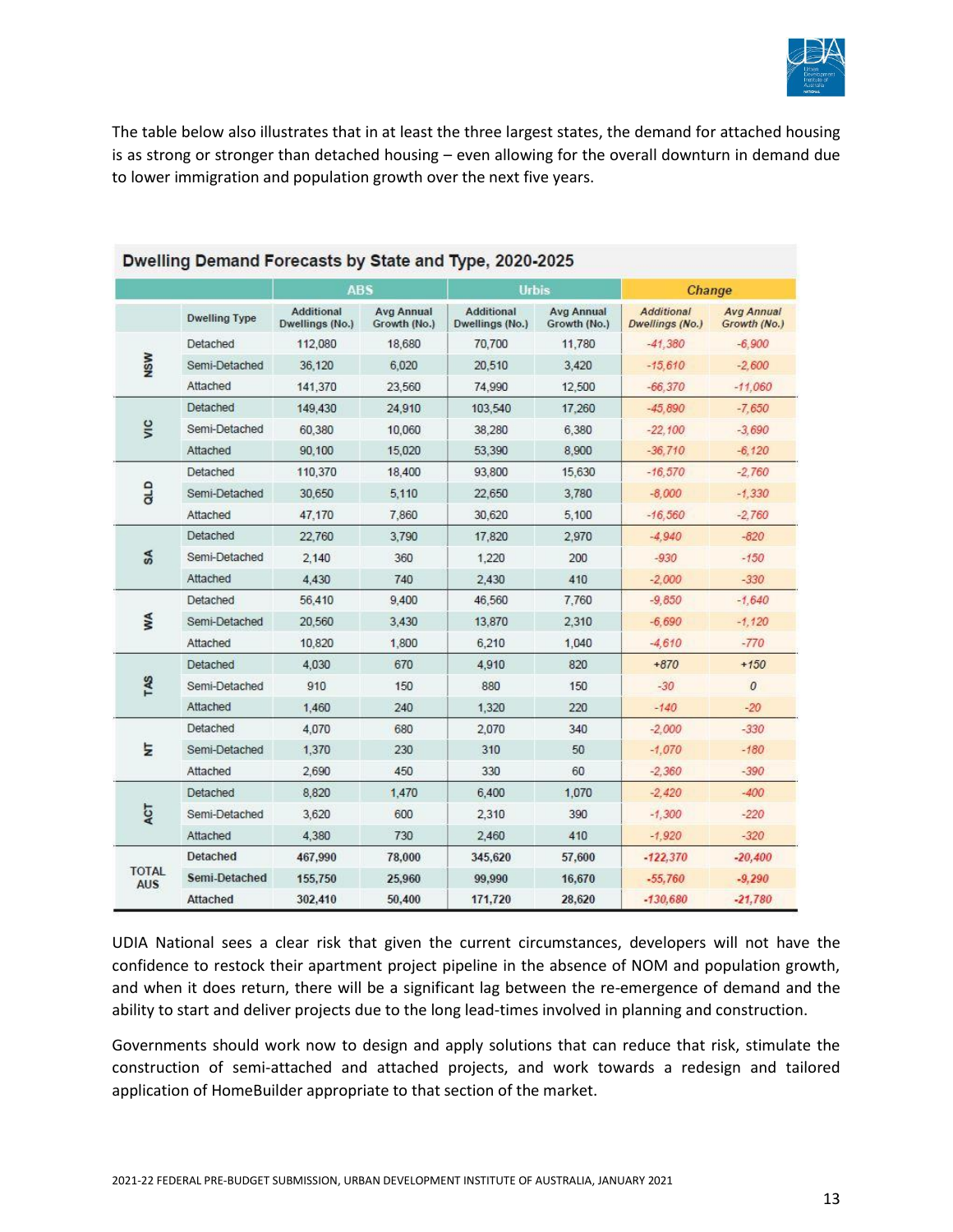

In ensuring that demand and supply are aligned, we mitigate now against the risk of affordability issues re-emerging in the semi-attached and attached housing markets – which are so crucial, particularly in major east coast cities where they strongly dominate supply – in the mid- to long-term.

#### **Recommendations**

**As a result, UDIA National recommends the Commonwealth Government:**

- **1. Confirms a further extension to HomeBuilder of 15,000 places (with an associated adjustment to timeframe eligibility) to ensure its continued role in sustaining jobs, wages and construction activity until NOM returns.**
- **2. Begin immediate design of a specific version of** *HomeBuilder* **tailored to support the multi-unit segment of the market, including:**
	- **a. Adjusting the timelines applying to the scheme to provide for greater participation by apartment and townhouse projects, via:**
		- **Extending the timeframes for sales contract execution for semi-attached and multiunit projects to 30 June 2022.**
		- **Extending construction commencement timeframes, for semi-attached and multiunit housing (ie: townhouse and apartment projects) to have a new commencement timeframe of 30 June 2023.**
- **3. Redefining 'commencement' to allow for flexibility which accounts for differences in staging and timing for detached, semi-detached and attached housing products.**
- **4. Incorporate provision for land lease communities to be captured as part of the scheme, recognising their current exclusion due to requirements around certificate of title.**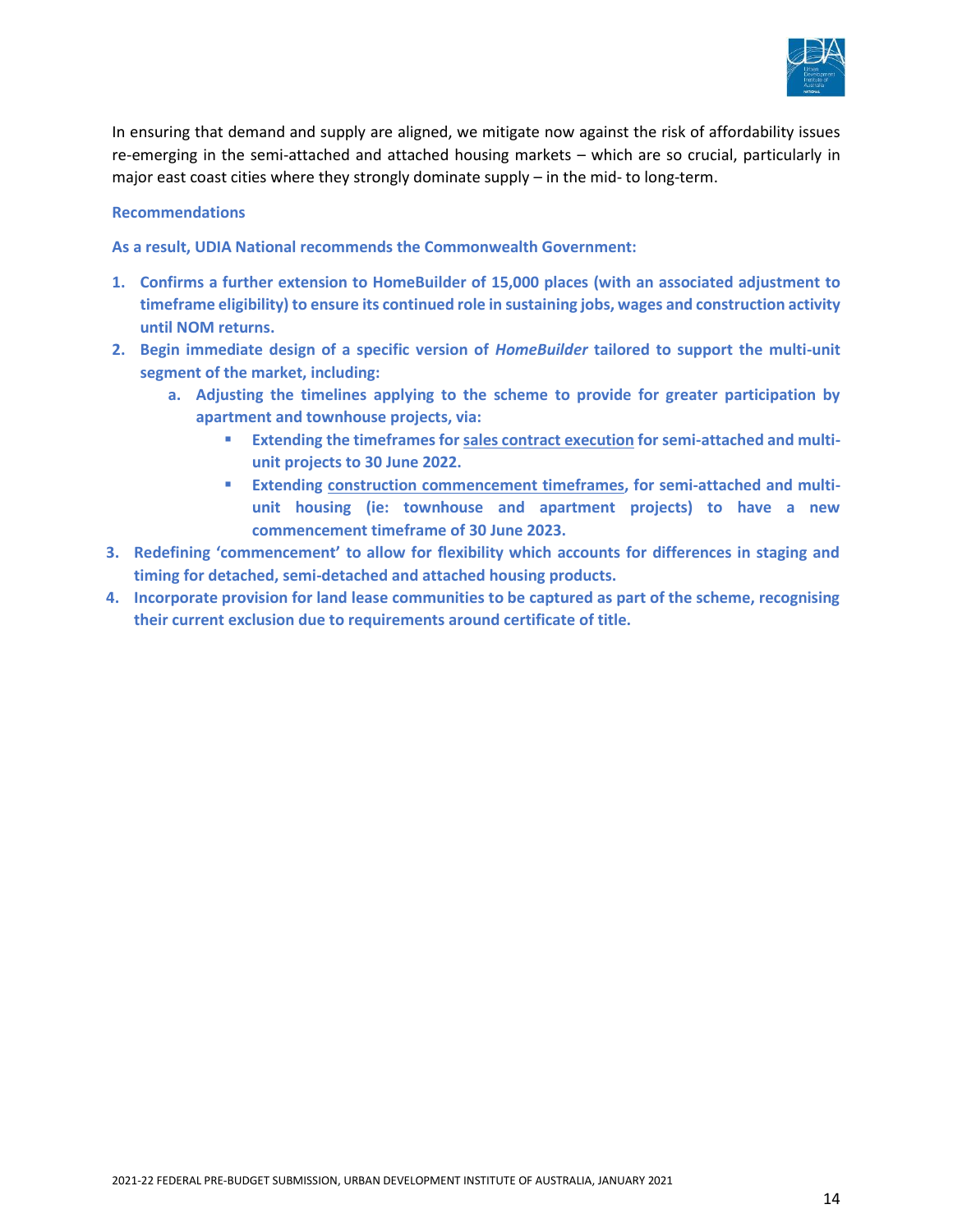

#### **UDIA National Policy Priority #2: Streamline green tape**

In November 2019, the Commonwealth Government commenced an independent review of the Environment Protection and Biodiversity Conservation (EPBC) Act. The review was timely and important given the Act's design and administration serves as the largest regulatory drag – at a Commonwealth level and in many cases overall - on new housing projects.

UDIA supported the instigation of a review and have been active participants in the process, led by Professor Graeme Samuel, of crafting a better balance between environmental, social and economic objectives. However, it needs to be recognised that the review is an ongoing process and the pathway to design, implement and efficiently administer a new system will take longer.

UDIA believes a dedicated stream of funding is needed to support the design and transition to a new, more efficient and streamlined system. This includes supporting the precise design of new environmental standards to underpin the potential new EPBC system, creation of a 'single-touch' system and sufficient investment in the creation of national and regional landscape planning.

#### **Recommendations**

**UDIA recommends the creation of a specific package targeted to support the transition to an efficient new EPBC regime including:**

- **1. Funding to conduct a full Regulatory Impact Statement to test the proposed new National Environmental Standards – including case studies on 'live' projects – for their effects on housing development.**
- **2. Sufficient funding to support the detailed and careful design of new National Environmental Standards that suitably respond to the challenges of urban land use and housing development.**
- **3. A partnership with the states to give effect to 'single-touch' approvals and ensuring the data and technology that underpins them is robust.**
- *4.* **Investment in national- and regional-scale planning needed to appropriately manage threats, competing land uses and provide certainty to industry proponents.**
- *5.* **Funding to support the efficient delivery of state-based Strategic Assessments.**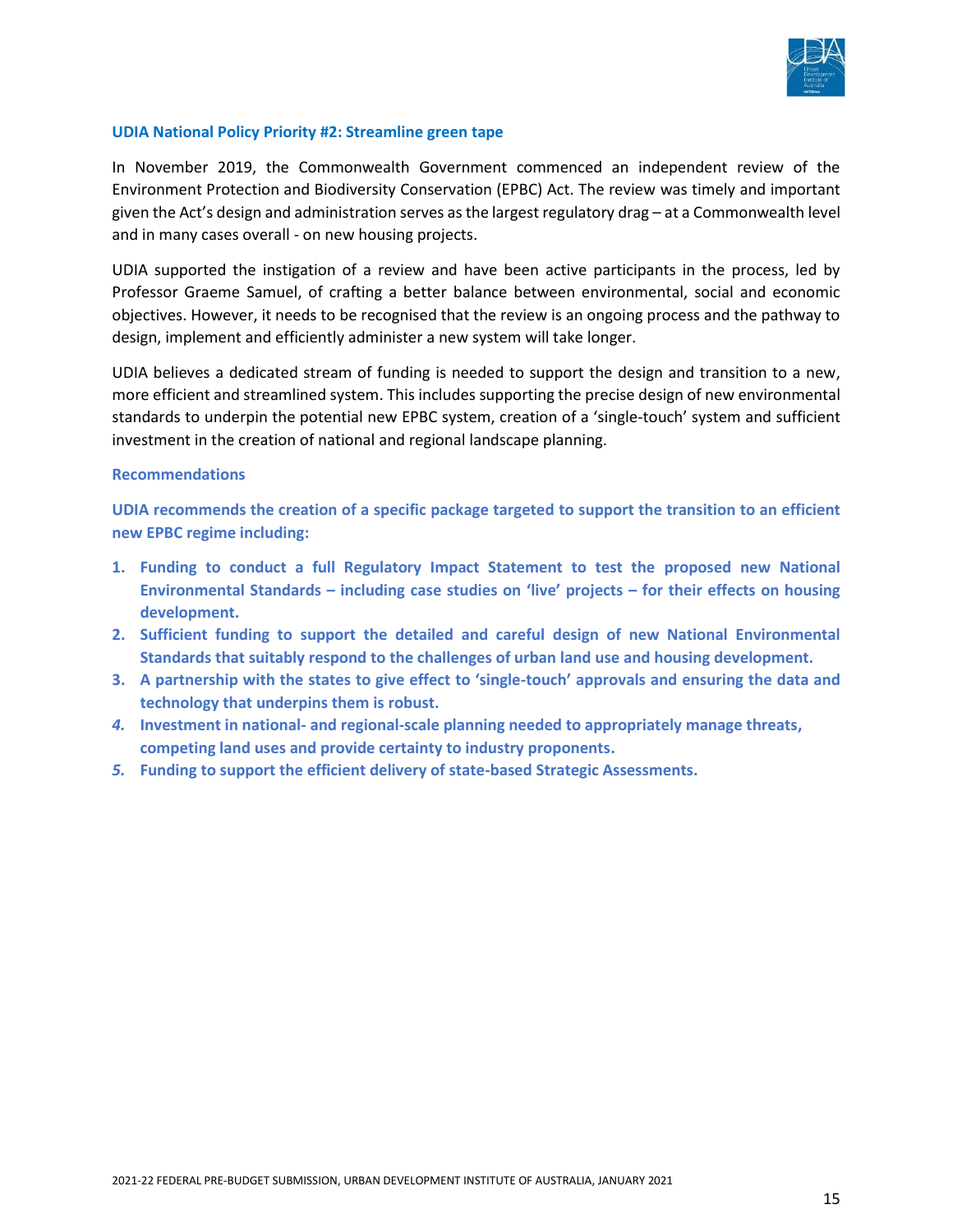

# **UDIA National Policy Priority #3: Boosting the Scale and Pace of NHFIC's agenda**

The National Housing Finance and Investment Corporation (NHFIC) has successfully shepherded a series of initiatives into existence during its three-year tenure. These include the First Home Loan Deposit Scheme, funding to support affordable and social housing, and other programs designed to boost housing supply and home ownership.

However, there is now an opportunity to rapidly expand the scope, pace and urgency of its mandate to better address the full barriers to housing production and supply, exact greater performance by state and local governments, and establish a holistic work agenda to systematically transform the regulatory and tax systems that govern housing markets.

# *An expanded mandate for National Housing Finance and Investment Corporation (NHFIC)*

The Federal Government has recognised the case for better analysing housing markets through robust research into housing supply, demand and affordability. UDIA supported its prior iteration, the National Housing Supply Council, and consistently advocated for a replacement vehicle.

Backed by a \$25 million commitment over the next four years, NHFIC's expanded mandate will allow it to scrutinise and commission research into housing supply, demand and affordability. This should provide a rich evidence base to understand short, medium and long-term market trends.

However, to date, the outputs from the research element of NHFIC's mandate have been slow to emerge.

Its recent report – *State of the Nation's Housing 2020* – was a welcomed analysis of the underlying forecasts for supply, demand and affordability. Yet, UDIA would argue that further work is needed to define the policy solutions that respond to the long-term challenges facing housing markets.

The Government's own forecasts show dwelling investment will fall by 11 percent in 2020-21 (following a seven percent decline in 2019-20). This will be particularly acute in infill housing markets (multiunit/apartments), given *HomeBuilder* has been heavily skewed towards greenfield markets, and given medium and high-density projects are even more sensitive to immigration levels.

NHFIC should invest time in exploring the range of policy levers and incentives that can be applied to ensure the medium and high-density development markets are revitalised to absorb immigration and population growth as they return to normalised levels.

Overall, substantive work is needed to both identify the roadblocks to efficient delivery of new housing stock, and design policy solutions that help address and remedy the problem of housing affordability.

The above endeavours should focus on three priorities:

1. State, territory and local planning systems

State, territory and local government planning systems should be assessed against a series of benchmarks revolving around three critical measures, namely:

i. **The volume of housing** – are they delivering sufficient of zoned and developable land and stock diversity to meet population and housing demand? Too often, state and local governments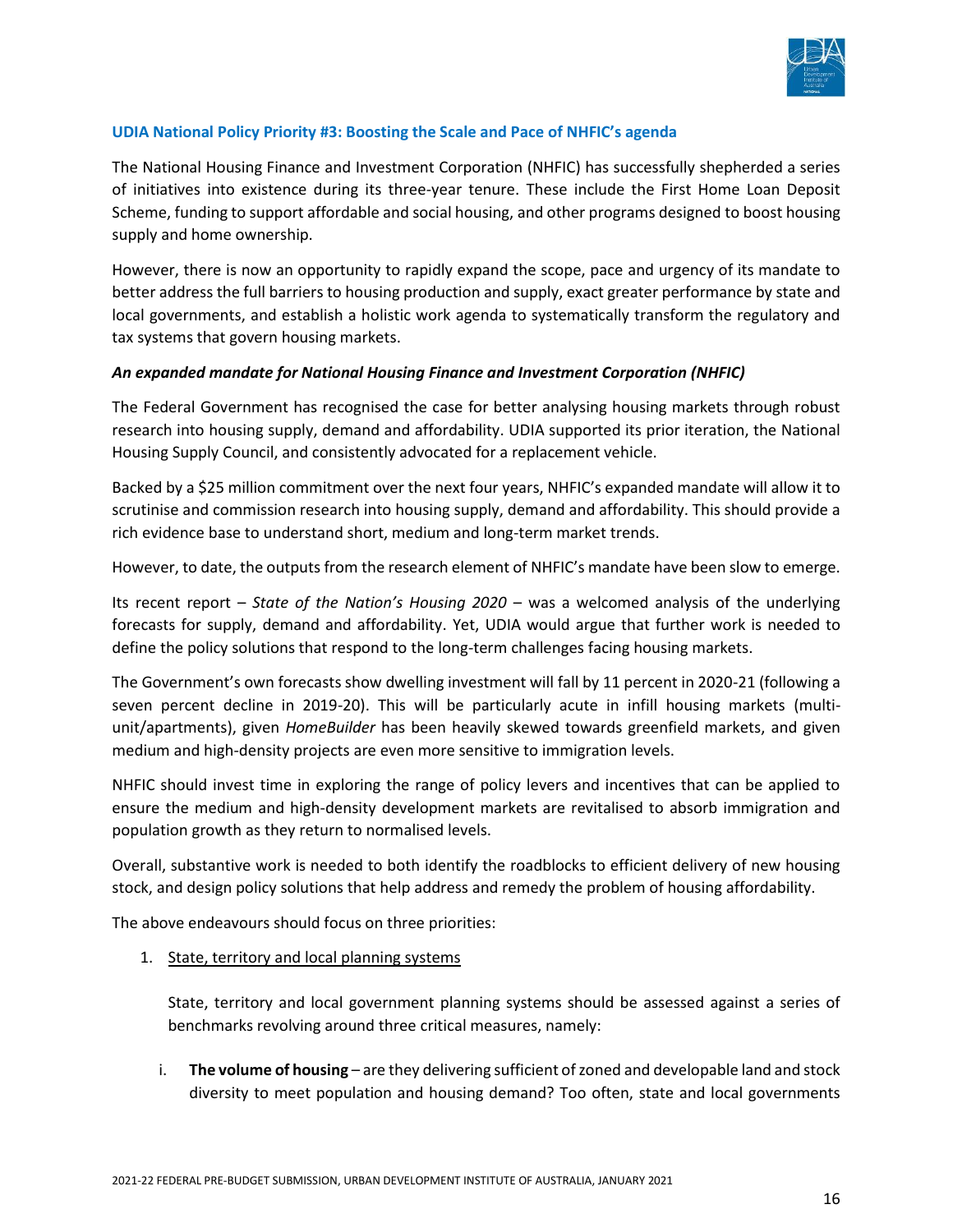

depend simply on the quantum of zoned land, when the better measure is the amount of land actually "shovel-ready" for new housing and supported by enabling infrastructure.

- ii. **The time of production**  do they have appropriate measures of the time it takes to approve new housing projects, and are they on a trajectory to reduce them? Creation of a "deemed approval" trigger which can act as a circuit-breaker when the bureaucratic process breaks down would provide an incentive for states, territories and local governments to fix broken planning systems.
- iii. **The cost of new housing** are they applying red tape reduction targets and capping/managing per-dwelling taxes and charges to reduce the quantum of regulatory costs imposed on new housing?

For each element, the specific hurdles to achieving better outcomes should be identified and fed into an action plan tied to incentive payments (refer below).

2. Taxes and charges

Mapping the current mix of taxes, charges and levies which are imposed on new housing and baked into the final cost of housing product should be part of the mandate of NHFIC.

The mapping should include both:

**The efficiency (or inefficiency) of individual taxes, charges and levies – and whether they** assist in the production of a sufficient volume and diversity of housing at the right price; and

**The equity (or inequity) of individual taxes, charges and levies** – and whether they unfairly add to the burden carried by new homebuyers, or would they be best captured through more equitable and broad-based revenue measures.

3. Scorecards & League Tables

NHFIC should be charged with producing a series of benchmarking reports and scorecards that map the performance of each state and territory government (and over time, local government) against the key performance measures for the strategic planning, land release, housing approvals, planning systems and taxation of new housing identified above.

Transparency can help drive change - let consumers see the cost of inaction, and this work can inform the development of an incentives-based system that rewards good performance (refer below).

#### **Recommendation**

**1. UDIA recommends the allocation of sufficient funding beyond the initial \$25 million to assist NHFIC produce expanded research and reporting on the need to reduce planning and taxation barriers for new housing – including land release and planning barriers, tax imposts and the production of league tables to impose greater transparency on systemic performance.**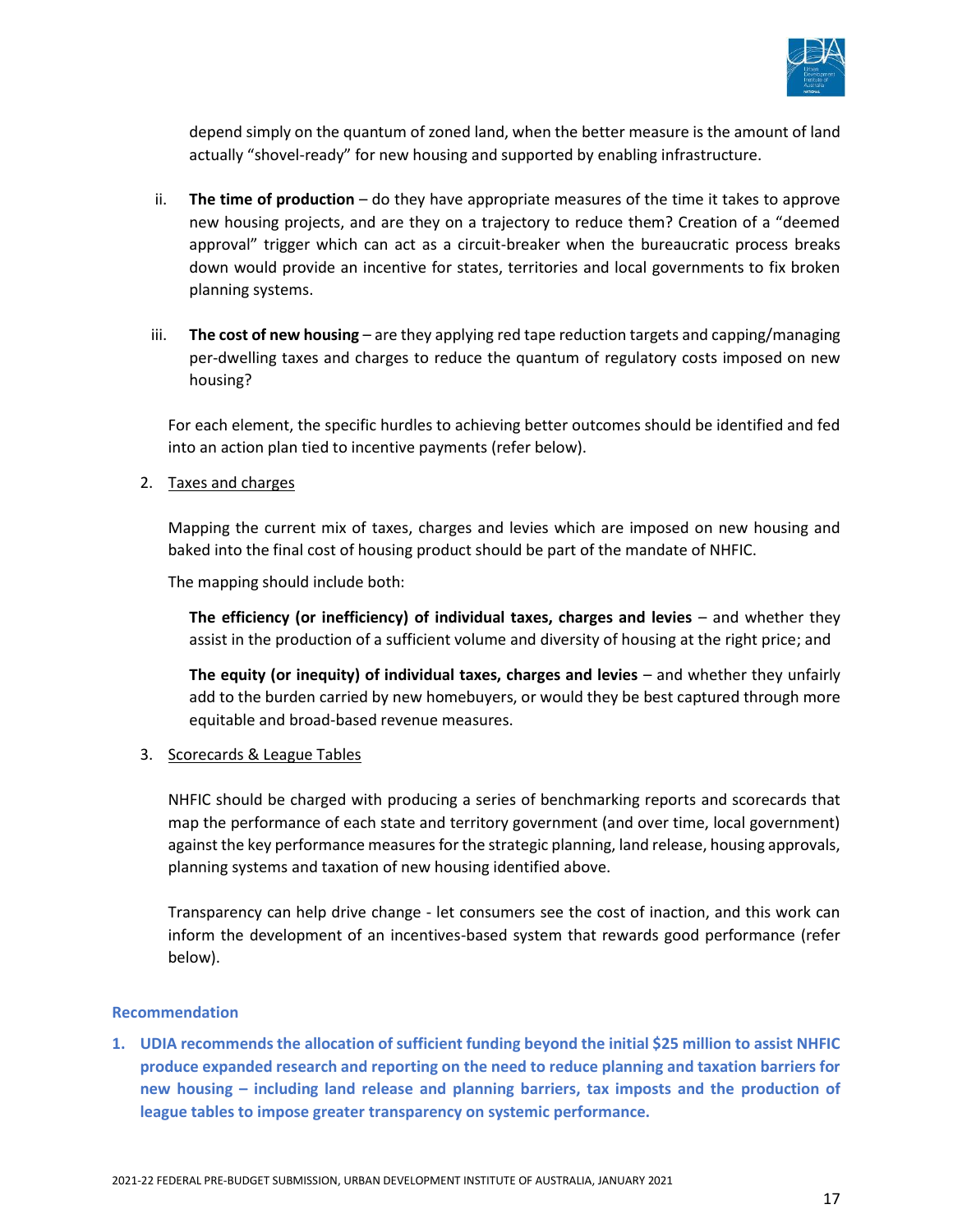

# *Fairer, more efficient taxation*

Taxes, statutory charges and levies combine with regulatory barriers to add as much as 40 percent to the cost of new housing. These additional costs span the imposition of the GST on new housing at a federal level; the baked in costs associated with land tax, stamp duty and infrastructure charges at a state level; and large and small statutory charges and levies imposed at a local government level.

There are also product-specific barriers, such as the rules applying to Build-to-Rent. Build-to-Rent (BTR) is a unique form of stock that can help mobilise institutional capital to improve the quality, security and experience of renters in Australia. Overseas experience shows BTR can be used as a vehicle for incorporating affordable, community housing (noting our separate section below on social and affordable housing). However, the Managed Investment Trust (MIT) rules for BTR remain inconsistent with other commercially oriented asset classes, and there is also a strong case for reviewing the GST arrangements on BTR to make it more viable. This would include lowering the withholding MIT rate to 15 percent to provide consistency with other income-generating asset classes and ensuring developers could claim back the GST on build-to-rent in the same way they can on conventional build-to-sell products.

There are also new taxes emerging, such as imposts on foreign investment and value capture. Collectively, they have added to the affordability woes facing homebuyers.

That is why UDIA recommends a holistic review of property taxes as an essential part of a broader overhaul of the national tax system. Collective action by governments on reducing the heavy tax burden on new property will assist homebuyers and accelerate new housing development.

#### **Recommendations**

**UDIA recommends that the Commonwealth Government commence a housing tax reform process that includes:**

- **1. A sustained tax reform agenda that improves the equity and efficiency of taxes imposed on new housing, including stamp duty, foreign investor taxes and developer charges;**
- **2. Introducing a requirement to conduct economic and regulatory impact statements to be publicly disclosed on proposals for all existing and any new statutory charges and levies;**
- **3. Ensuring any proposal for federally sponsored value capture is only considered in the context of wholesale tax reform.**
- **4. Removing tax-related barriers to new or emerging product, such as the rules that discourage institutional investment in Build-to-Rent over other asset classes (including reducing the withholding MIT rate to 15 percent on build-to-rent and allowing claim-back of the GST component).**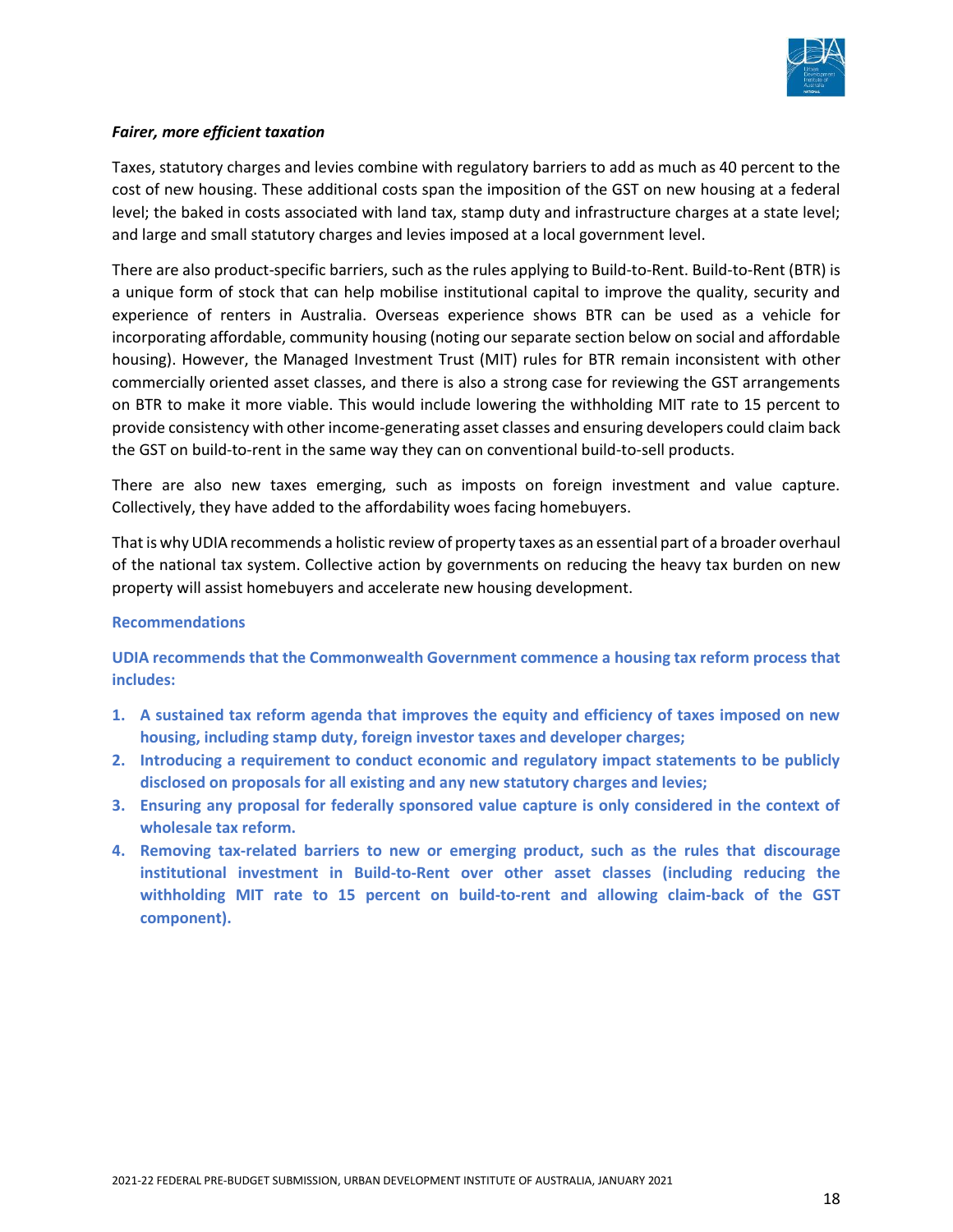

# *Maintain a focus on new housing stimulus in the First Home Loan Deposit Scheme*

In prior pre-Budget submissions and direct submissions on the First Home Loan Deposit scheme, UDIA National urged the Commonwealth to recognise that the initial tranches of funding and placements were a clear plus – but skewed towards the acquisition of existing stock.

That is why we were pleased that in October 2020, the Commonwealth announced a new round of 10,000 placements that were exclusively available for people seeking to purchase newly constructed housing.

This has the added benefits of boosting housing supply, working in concert with *HomeBuilder* and various state-based initiatives to stimulate construction and broadening the pathways to home ownership.

Given the long-term challenge of rebalancing Australia's housing markets and ensuring a sustainable pipeline of new supply to meet long-term demand forecasts, this should remain a priority and help improve housing affordability for homebuyers.

Accordingly, UDIA National believes the direction of dedicated places under the scheme to support the purchase of a new home or newly constructed home should remain a permanent feature of the First Home Loan Deposit scheme.

#### **Recommendation**

**1. UDIA National recommends that NHFIC make 10,000 places available on an annual basis under the First Home Loan Deposit scheme exclusively for the purchase of new or newly constructed dwellings.**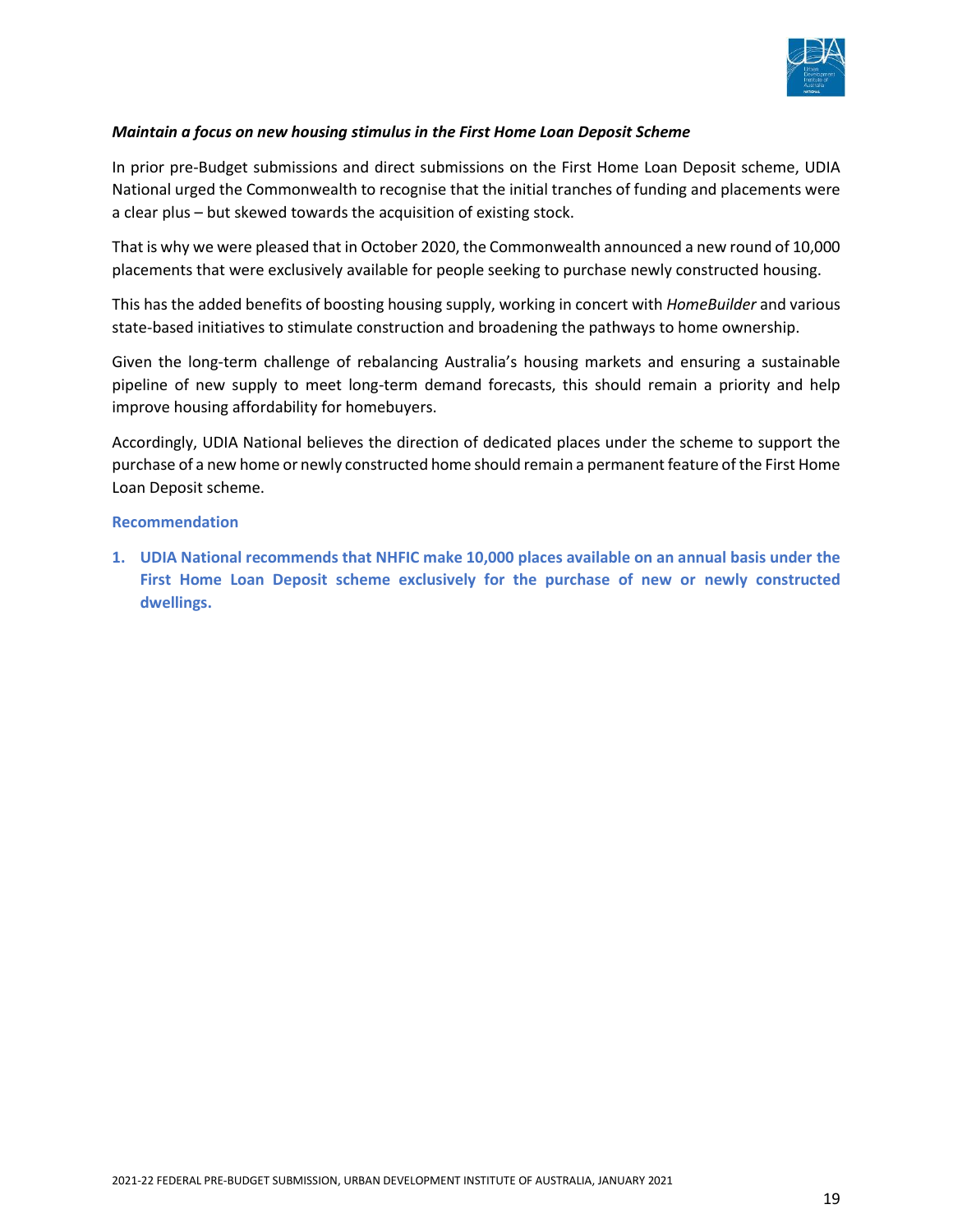

# *Achieving a Double Dividend in regional enabling infrastructure*

Gaps in the delivery of enabling infrastructure  $-$  such as new regional roads, water, electricity and wastewater – are often the final delay to the creation of new housing supply. A joint commitment by the Commonwealth and states to close these gaps will yield both stronger housing and investment pipelines.

Such an approach – devised with criteria set by NHFIC with support from the States & Territories - can result in a strong multiplier – and importantly, delivers a sustained recovery period as housing becomes shovel ready with the delivery of the enabling infrastructure.

These projects are often shovel-ready and can be delivered swiftly to achieve a 'double dividend' of jobs in both the construction of the infrastructure, as well as the new housing supply it unlocks.

A substantial number of lots across our capital cities sit idle because of the gap in the provision of enabling infrastructure. For example, in Sydney, the estimate is as high as 90,000 lots which cannot be developed for this reason. Delivery of infrastructure that opens growth areas has a larger economic multiplier effect than other infrastructure projects and can safeguard the delivery of a consistent pipeline of housing supply.

There is now potential to resolve the issue by deploying capital available to NHFIC under its revised mandate, with an allocation of \$1 billion to be matched by the states and territories. This will foster greater progress against dedicated housing supply targets.

This will also fuel jobs and investment across infrastructure and housing construction now, as well as seed the pipeline of housing essential to sustain growth and affordability both during and after the pandemic.

The other potential benefit of such an approach is it will support new housing projects that can be attached to larger infrastructure projects stemming from Infrastructure Australia's priority project pipeline.

These projects often lack integrated land use plans, and the ability to ensure fine-grain infrastructure that is required to enable new housing will ensure a holistic approach is taken to the development of new communities.

We would also encourage NHFIC to establish a dedicated process which allows project proponents, councils and not-for-profit housing providers to make direct, merits-based applications for support under the Fund – akin to the process Infrastructure Australia runs allowing states to facilitate development of business cases from the private sector.

#### **Recommendations**

- **1. UDIA recommends an allocation of an additional \$1 billion be made under NHFIC's investment mandate – to be matched by each state and territory – to unlock regional-scale enabling infrastructure matched to specific new housing supply targets set at the outset.**
- **2. UDIA also recommends a dedicated process be established to allow project proponents to make a direct, merits-based application for support under the Fund to unlock new housing.**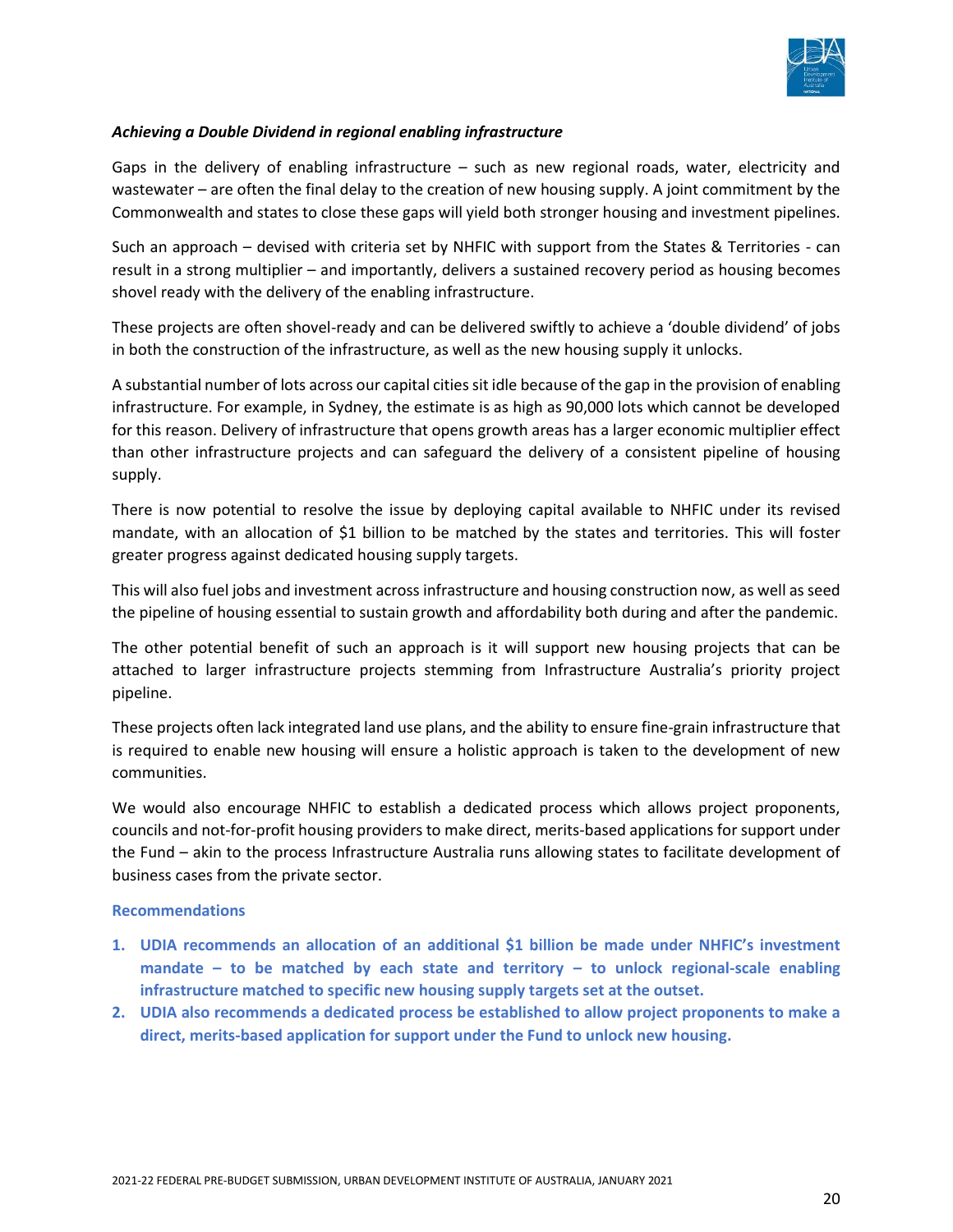

# *Boost social and affordable housing*

A range of industry stimulus measures are required to save jobs and safeguard the financial security of households across the country. But an equally important opportunity is emerging to address housing for those less able to thrive in the current property market. The Commonwealth Government should implement a range of measures to boost the delivery of social and affordable homes across the country. These measures are needed to deliver homes for Australians who needs them and can't afford to purchase or rent in the broader market, and the outcome will deliver an enduring housing legacy for generations.

We believe a housing-led recovery can be guided by the following objectives:

- Delivering immediate economic stimulus and medium to long term triple-bottom line outcomes;
- Supporting new partnerships pathways between industry and the not-for-profit sector;
- Utilising idle government-owned land assets and infrastructure and financing levers;
- Supporting the attraction of institutional and other third-party investment to maximise return on public investment;
- Supporting progression to a scaled and sustainable community housing industry; and
- Delivering high quality, diverse housing in the right locations.

Doing so at scale means the Government can harness the industry's capacity and expertise in planning, design, project management, and construction; the ability to offer efficient procurement and contracting practices and mechanisms; and access to pre-existing equity and debt facilities.

#### **Recommendations**

- **1. Deploy NHFIC's investment mandate to fund the delivery of 20,000 social and affordable homes over the next three years.**
- **2. Identify surplus government-owned land for social and affordable housing. The land would be sold through an EOI process and at a value that recognised that 20-30% of the site would be either returned to government or donated to a community housing provider for the purposes of community housing.**
- **3. Develop strategies and measures (including legislation if required) to ensure leverage of NHFIC funds across Australia.**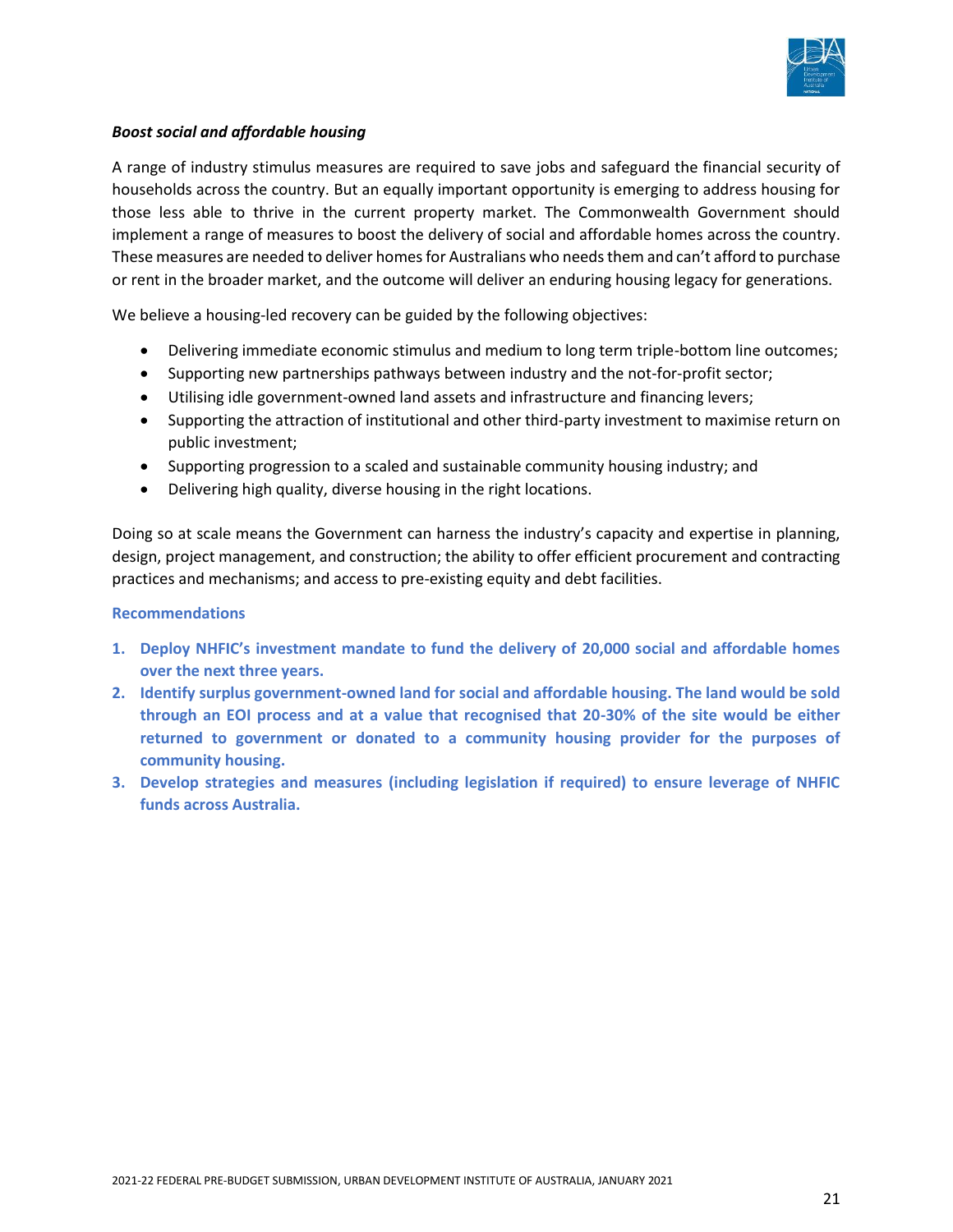

# **UDIA National Policy Priority #4: Reduce the Red Tape on Housing**

Based on the work of NHFIC, the Commonwealth Government should design and implement a system of financial incentives that encourages state, territory and local governments to support economic and population growth, boost housing supply and transform broken planning and tax systems. The targets should require at least four years of approved supply to meet local market demand and 15 years of land zoned and able to be serviced in a time efficient manner.

Modelled on the competition-style payments introduced under the Hilmer Reforms of the 1990s, financial incentives would be made available to states, territories and local government for outperforming against key measures including:

- ➢ The capacity of **strategic plans and land release programs** to meet population and housing demand projections– including not just zoned land, but fully de-constrained and serviced land – and demonstration of meeting the projected demand through new development;
- ➢ Improvements to **major project assessment regimes** to specifically reduce the time and cost of land release and housing development;
- ➢ **Housing supply targets** for both greenfield and brownfield housing again with measurement against actual delivery;
- ➢ Demonstrated reductions in the **time taken to progress developments** throughout each phase of the approval process (i.e.: initial application to development approval, development approval to construction approval, construction completion to compliance/title registration);
- ➢ **Red tape reduction targets** to reduce the regulatory and cost imposts on new housing.

Planning systems need to be revamped ahead of demand returning to normal levels in coming years as population and immigration growth is re-established, or we risk retreating to the imbalance between supply and demand that have fuelled affordability woes.

UDIA also notes there is also clear capacity to hardwire measures into City Deal Agreements with state and local governments which have the potential to target specific areas of priority reform, when delivering major transport infrastructure.

#### **Recommendation**

**1. UDIA recommends that National Cabinet be tasked with designing and establishing the appropriate funding envelope and system needed to adequately incentivise state, territory and local governments to support population growth, fix planning systems and reform the tax base.**